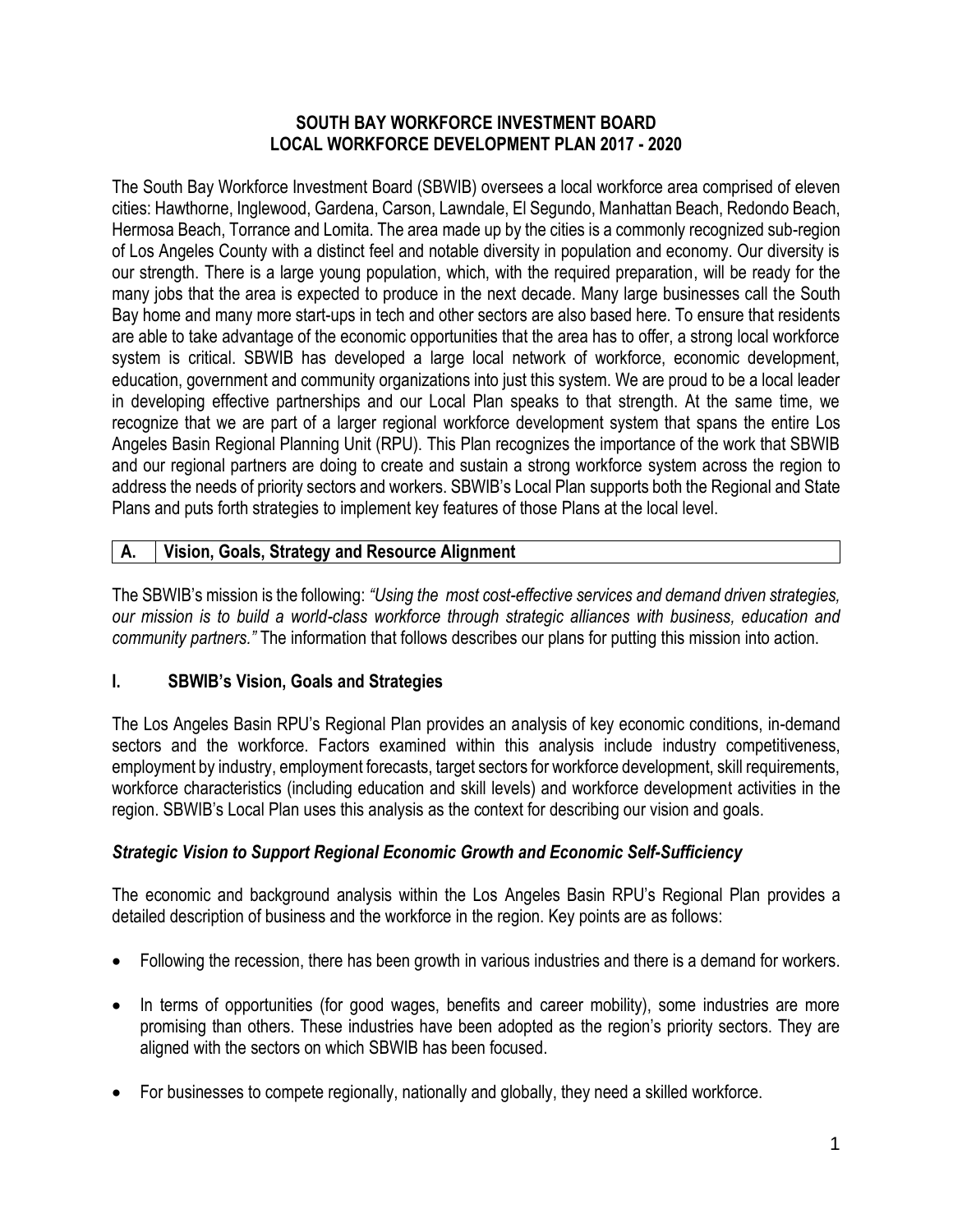Many workers lack skills needed for jobs in demand industries. Businesses require that workers have foundational skills, core competency skills, work readiness/work maturity skills and hard skills – those required to do a specific job.

In view of the foregoing, SBWIB's vision for meeting workforce development challenges of our local workforce area is one that embraces comprehensive strategies to meet the needs of business for a skilled workforce, while at the same time creating opportunities for workers to prepare for and enter into well-paid careers. Central to this objective is collaboration among a wide range of stakeholders including business, labor, education, social services, and community-based agencies. Translating this vision into a Plan that can be set in motion will require that stakeholders work together to identify the workforce needs of businesses in local priority sectors and to develop career pathway approaches to address gaps in the skills of the local workforce.

SBWIB is committed to building and maintaining a comprehensive workforce development system for our area that is sector-focused, business-responsive and fosters the development and delivery of training and services along career pathways that bridge the gap between skills currently available in the workforce and the needs of growing and emerging sectors of the local economy.

#### *Goals and Strategies for Preparing an Educated and Skilled Workforce*

In support of the preceding vision statement and key elements of the regional economic analysis described in the RPU's Plan. The local workforce system, led by SBWIB, will operate under three over-arching goals.

- 1. Build and Maintain a Demand-Driven System: Workforce services and training will be principally focused on jobs within the growth industries that are creating real opportunity for economic prosperity in the South Bay and throughout the region.
- 2. Focus on Workforce Preparation: In order to ensure that all workers in the area can secure career path employment that will enable them to achieve self-sufficiency and a middle class lifestyle, the workforce system will provide more than simple job matching services. For those needing additional support, a wide range of training and work readiness services will be available.
- 3. Meet Performance Goals: A hallmark of the system has been and will continue to be a commitment to achieving performance goals.

Specific goals for ensuring the foregoing strategies are fully implemented by SBWIB are outlined in Section T of this Plan.

#### **II. Collaboration and Resource Alignment**

As described throughout this Local Plan, SBWIB is not the workforce system for the local area. Rather, it leads the workforce system, which is comprised of the organizations that manage and operate core programs, along with a host of other agencies in education, economic development, workforce services and community support. Together, the partners have the resources and capability to meet the needs of businesses and job seekers. The narrative that follows describes this capacity and how the system's goals will be met.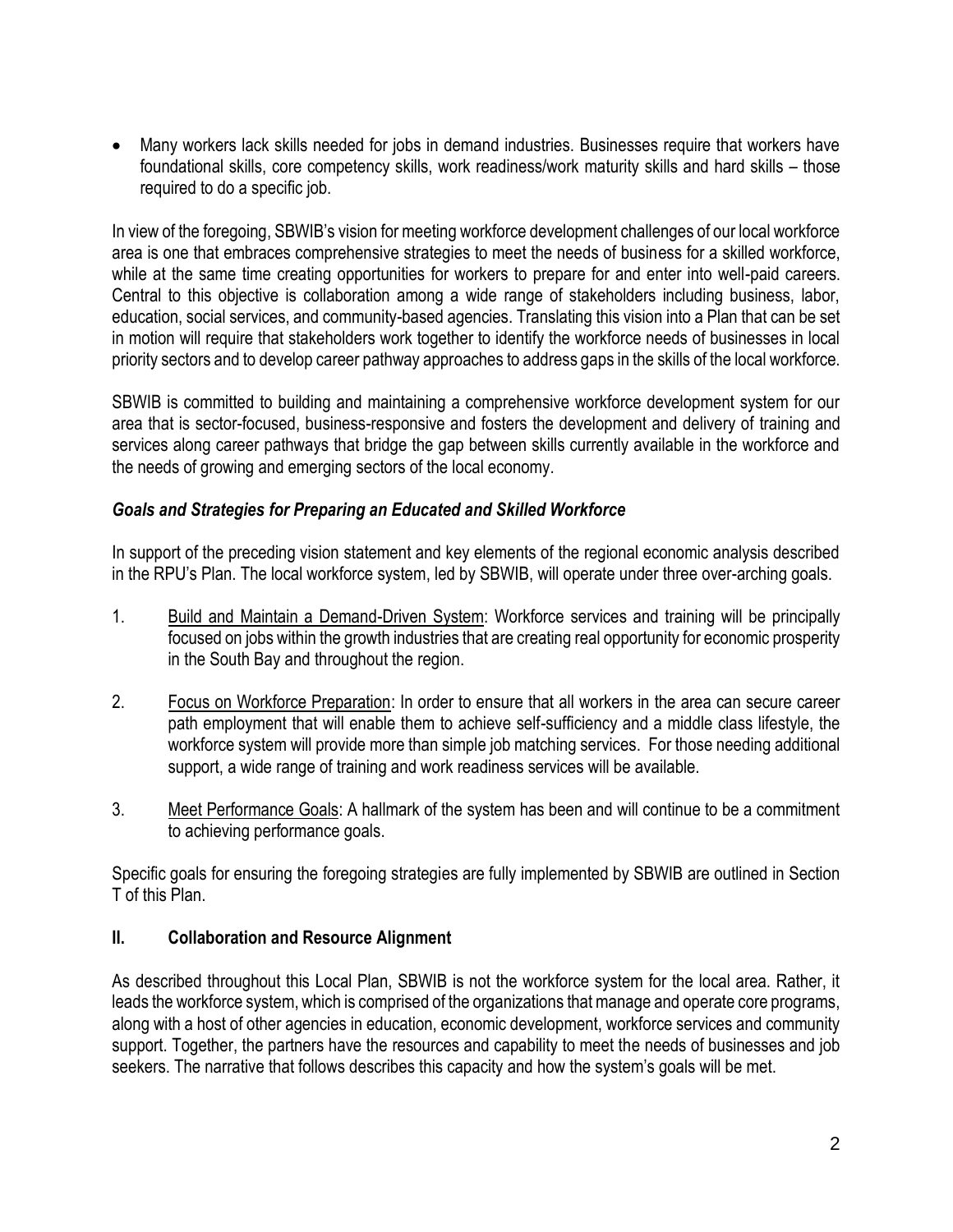# **B. Local Alignment with State Plan Strategies**

SBWIB has implemented various strategies and is continuing to develop new approaches to align local programs with the policy direction of the State Plan. The following is a description of SBWIB's local workforce system and an overview of key programs, along with a brief description of how the board will align with an implement each of the seven policies emphasized in the State Plan.

#### **I. Local Workforce Development System and Programs**

The workforce development system led by the SBWIB is built around services for key customers: adults and youth seeking employment and local businesses.

| <b>Adult</b>                                                                               | <b>Business</b>                                         | Youth                                                                                        |
|--------------------------------------------------------------------------------------------|---------------------------------------------------------|----------------------------------------------------------------------------------------------|
| New Hire/Job Placement Services                                                            | <b>Recruitment Services</b>                             | Career Pathways, Bridge-to-Work Programs &<br>Apprenticeships                                |
| <b>Transitional Subsidized Employment and</b><br>OJT                                       | Hiring Events & Candidate Screenings                    | New Hire/Job Placement Services, Summer<br>Jobs Program, Internships & Pre-Apprenticeship    |
| Dislocated Worker, Senior, Individuals with<br>Disabilities, Homeless, & Re-entry Services | <b>Staff Training Resources</b>                         | Blueprint for Workplace Success Training.<br>Career Counseling & Resume Assistance           |
| Veteran Transition &<br><b>Employment Services</b>                                         | Rapid Response & Lay-off Aversion                       | Fit for Gold Tutoring & Fitness Academy,<br>South Bay Promise                                |
| Hiring Events, Outreach & Recruitment                                                      | <b>Customized Programs to Assist</b><br><b>Business</b> | Teen Centers; Hawthorne & Inglewood,<br><b>Tutoring &amp; Enrichment Services</b>            |
| Blueprint for Workplace Success Training,<br>Career Counseling & Resume Preparation        | <b>Wage Subsidy Programs</b>                            | Individuals with Disabilities, Homeless, Foster<br>Youth & English Language Learner Services |

The SBWIB workforce system is comprised not only of the WIOA formula-funded programs, but of programs and services operated by a wide range of fund streams and by many partners, including those operating core programs. Following is an overview of the various components of the local system

#### *WIOA Adult and Dislocated Worker Programs and the AJCCs*

There are four AJCCs within the SBWIB career center network: Inglewood, Carson, Gardena and Torrance. Locally, the centers are co-branded as "South Bay One-Stop Business & Career Centers." The centers serve as the primary sites through which WIOA adult and dislocated worker programs are offered and where core partners and other system stakeholders participate in the delivery services. The AJCCs also house a variety of programs aimed at special populations. These include:

*Re-Entry Program*: The SBWIB works with partners in the criminal justice system to create intervention and prevention programs to reduce the likelihood of individuals becoming involved in criminal activity. In addition, SBWIB has convened key stakeholders and employers to examine collaborative and multi-layered approaches to meeting the needs of the re-entry population. SBWIB in partnership with New Opportunities Charter School, Five Keys, and Friends Outside in Los Angeles are establishing a one-stop in L.A. County's Men's Central Jail to assist individuals to re-enter their communities and obtain employment sooner with the assistance of transition coordinators. The program provides opportunities for those that face significant barriers to employment. It also strengthens public safety by reducing potential relapse into criminal behavior.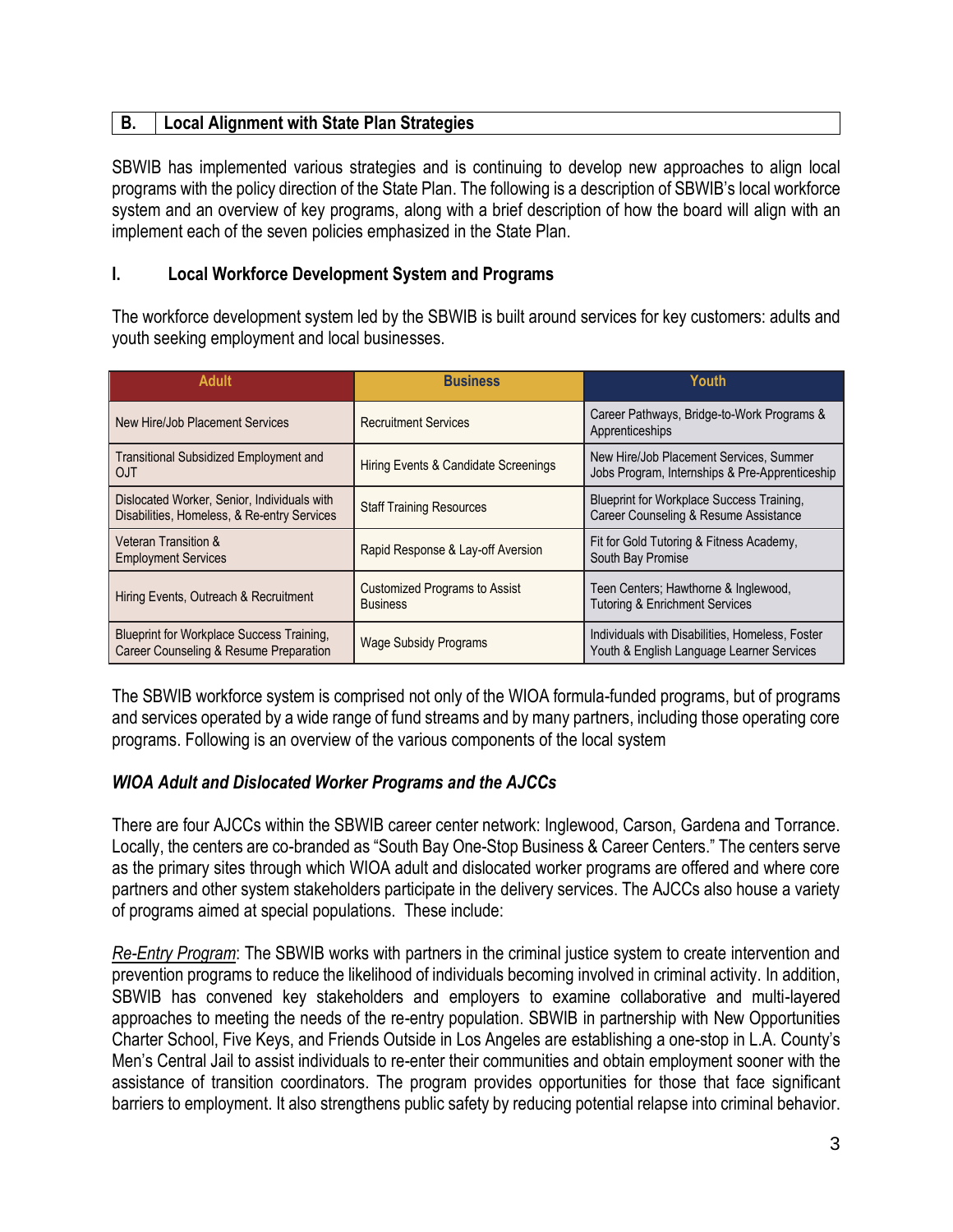*Senior Employment Services*: Special employment services are available to seniors through the South Bay AJCCs and our partner SER-Jobs for Progress. This work-based training program for older adults provides subsidized, service-based training for low-income persons 55 and older who are unemployed and face barriers to employment.

*Employment Services for Adults with Disabilities*: The AJCC in Gardena contracted with The ARC of South Bay to provide job development services to adults with developmental disabilities. Participants receive job readiness training and placement assistance services. The AJCC utilizes its large network of employers to identify job opportunities. The collaboration comes full circle with The ARC of South Bay providing a job coach to every client as he or she begins job search.

*GAIN*: Funded by Los Angeles County Department of Public Social Services (DPSS), the GAIN program provides employment-related services to CalWORKs participants to help them find employment, stay employed, and move on to higher paying jobs, which will ultimately lead to self-sufficiency and independence. CalWORKs participants receive GAIN services and are referred to the SBWIB for employment assistance.

*Transitional Subsidized Employment (TSE) Program*: Through our partnership with DPSS, SBWIB administers the TSE program throughout Los Angeles County for the purpose of providing work experience and on-the-job training opportunities for thousands of participants facing various barriers to employment. The TSE program provides employees to businesses, government agencies and non-profits for 8-10 months and subsidizes a large portion of the employees' wages. The program offers opportunities for participants to gain meaningful work experience and learn new job skills while earning wages.

*Homeless TSE Services*: The AJCCs provide employment resources to homeless individuals throughout the South Bay service area. Assistance is available for families, adults, veterans and individuals, offering them employment assistance and on-the-job training.

*Veterans*: SBWIB signed an agreement with the Los Angeles Air Force Base (LAAFB), located in El Segundo, to provide Enhanced Workforce Transition Assistance. Operating independently of the Airmen and Family Readiness program, the SBWIB provides services not currently available to Airman after they separate from the military, including services to retired members, as well as their families.

Other projects for adults, including career pathway programs, are described throughout the Local Plan.

#### *WIOA Youth Programs and Other Programs Serving Youth and Young Adults*

Access to WIOA Youth Program services are provided at the four AJCCs and at Teen Centers in Inglewood and Hawthorne. Services include pre-employment training, work experience and internships, career preparation, occupational skills training, academic enrichment and job placement assistance. Reengaging disconnected youth is a priority and is achieved through intervention and prevention services linked to education and workforce preparation. In addition to activities operated under WIOA-formula funding, special projects and initiatives for youth that are funded from a wide range of resources, include:

*Summer Jobs Program*: This program provides first-time work experience to youth and young adults ages 14-24 in various city governments and community-based organizations. Youth go through 20-hours of personal enrichment training and are subsequently placed at worksites, working an average of 100 hours.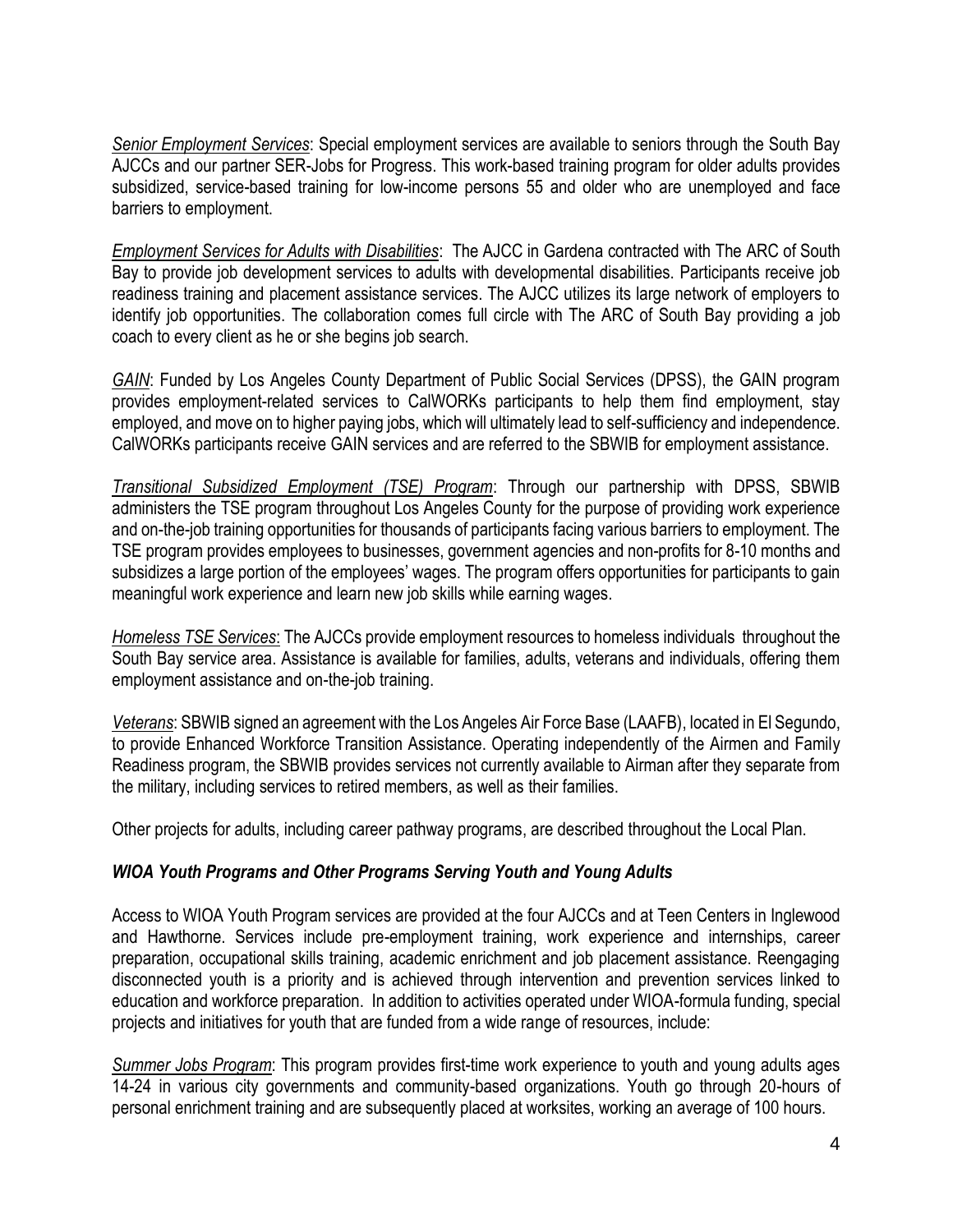*I-CARE (Inglewood CalGRIP)*: Operating in partnership with SBWIB, City of Inglewood and Centinela Youth Services, the I-CARE program's goal is to reduce risk factors that contribute to gang-related crime and violence through a regional approach. This is achieved in coordination with law enforcement and with other services provided by the City of Inglewood, schools and community partners. I-CARE serves youth ages 11 to 17.

*Bridge to Work (BtW)*: Bridge-to-Work is a regional collaboration designed to intervene, prevent and suppress gang involvement of high-risk youth; foster youth, juvenile offenders, homeless and runaway youth and ganginvolved youth in the South Bay. Employment and training services are provided to both in school and out of school youth. The goal is help youth work toward self-sufficiency by obtaining career ladder employment. Services include work readiness training, paid work experience and job placement assistance.

*Bridge-to-Work – Foster Youth*: The Bridge-to-Work - Foster Youth program aims to increase motivation in foster youth that are eligible to enroll in the Independent Living Program. The program works with youth ages 16-20, and encourages them to stay in school, develop workplace know-how, and begin on a path to a high wage career. The program consists of a 30-hour course, assessing basic skills and career interests, and matches youth to a paid work assignment. SBWIB administers the program L.A. Countywide.

*Bridge to Career Pathways***:** The Bridge to Career Pathways program is an out of school youth and young adult program that is built on an "earn and learn/OJT" model. Opportunities include work in advanced manufacturing, construction, healthcare, hospitality, and trade, logistics and utilities.

*Bridge-to-Work Probation*: The program's goal is to provide employment, training, education and supportive services to youth 16-18 years that are on formal probation. Youth must complete the SBWIB's "Blueprint for Workplace Success" pre-employment training prior to searching for employment.

*South Bay Promise*: The South Bay Promise Program assists high school students to make a seamless transition to college. The collaborative program began in 2014 as a partnership among California State University, Dominguez Hills (CSUDH), El Camino College, Inglewood Unified School District, Centinela Valley Union High School District and SBWIB which now also includes Torrance Unified School District. The goal for fall of 2018 is to expand the program to include all school districts in the El Camino College catchment area. The initiative is designed to strengthen the "college-going" culture, ensure college readiness, and create a seamless transition from high school to college by providing graduating high school seniors with wraparound services. Some benefits include, priority placement in class enrollment, free tuition and books at El Camino College and guaranteed admission to CSUDH.

Other projects for youth, including career pathway programs, are described throughout the Local Plan.

#### *Education and Training Providers*

The local area is fortunate to have a wide range of effective public education and training resources, including four-year institutions such as California State University, Dominguez Hills and community colleges, such as El Camino. Local K-12 and adult education agencies within SBWIB service area include: Centinela Valley Union High School District, El Segundo Unified School District, Hawthorne School District, Hermosa Unified School District, Inglewood Unified School District, Lawndale Unified School District, Manhattan Beach Unified School District, Redondo Beach Unified School District, South Bay Adult Education Consortium, Southern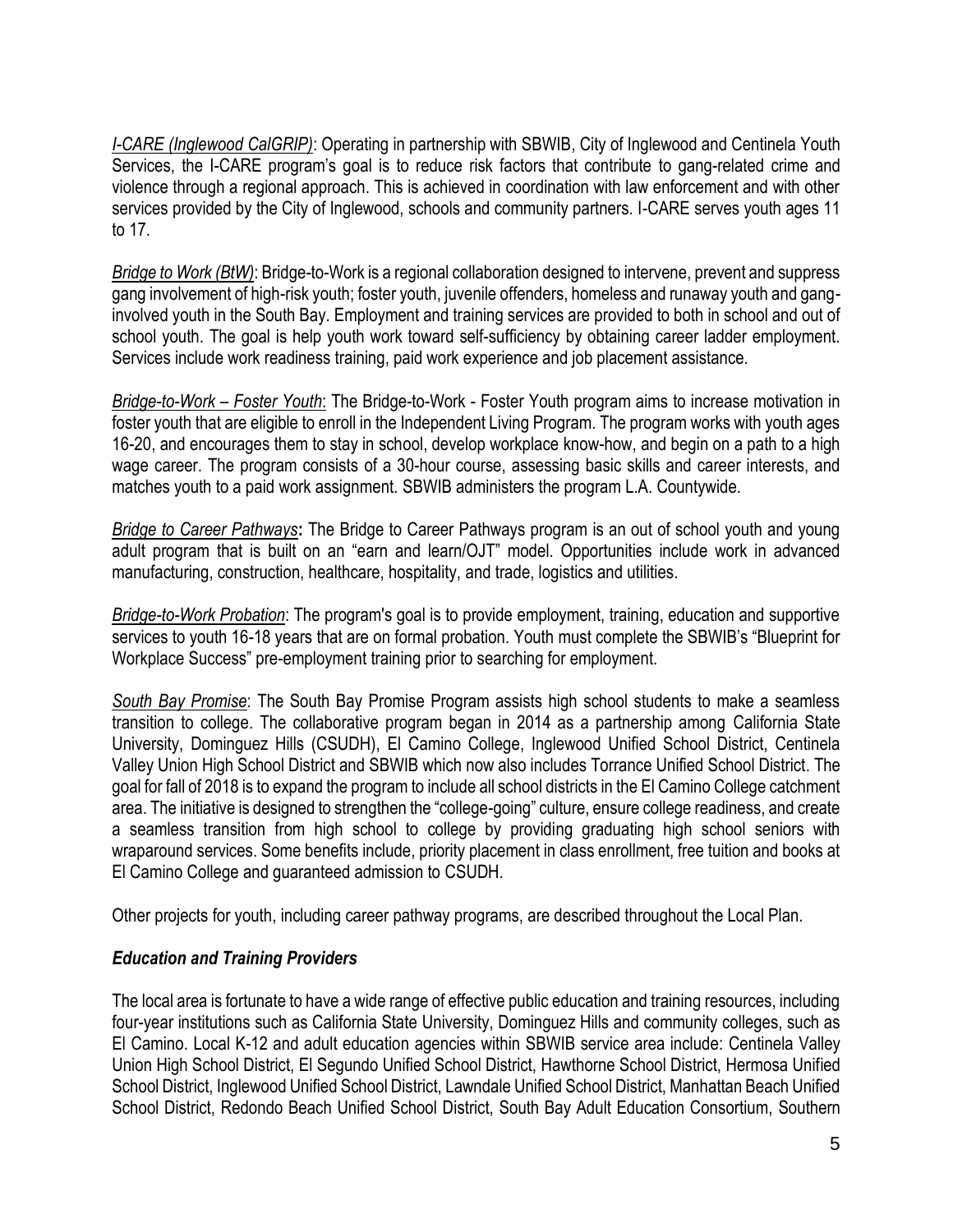California ROC, Torrance Unified School District and portions of Los Angeles Unified School District. As described throughout this Plan, SBWIB has developed many training programs in cooperation with our education partners and envisions continued collaboration on development of and adopting regional sector pathway programs.

# *Support Systems and Services*

As described below, the availability of holistic, wrap-round support services is critical to SBWIB's success in meeting the employment needs of job seekers. Services commonly needed by participants include transportation, childcare, healthcare, uniforms, tools, assistive technology and resources for individuals with disabilities, temporary shelter, counseling and clothing. Providers include public agencies such as the State Department of Rehabilitation and non-profit organizations like SER-Jobs for Progress. In conjunction with Regional Plan goals, SBWIB will support efforts to identify additional cost-effective resources that would be accessible to programs and providers across the RPU.

### **II. Local Board Support for State Policies and Collaboration with Core Programs and Other Workforce Development Programs**

Current board operations demonstrate that SBWIB's AJCC services, sector strategies, training priorities and program management fit well within the structure of State policies. Similarly, existing relationships with core program partners and other stakeholders are very much aligned with the State Plan's policy direction for local workforce systems.

# *Support of State Plan Policies*

Examples of the various ways in which current and planned services and approaches support the seven State Plan policies strategies include the following.

Sector Strategies: Since a number of industries were prioritized several years ago, SBWIB has implemented sector partnerships as a mean of engaging business leaders and other stakeholders in discussions regarding workforce and other needs of the sectors. These committees, which meet regularly, have been developed for manufacturing, healthcare, information and communication technologies (ICT)/digital media, and construction. In addition to addressing skill gaps and training needed to fill them, businesses also discuss needs ancillary to workforce development issues such as a regional broadband project which is being led not only by SBWIB but by our economic development partners. While regional sector pathways will likely remain our primary focus in terms of sector strategies, we will continue to let business lead the discussion and to direct our efforts with regard to meeting the needs of industry.

Career Pathways: SBWIB has been deeply involved in developing career pathways, working with a wide range of partners to examine needs, consider opportunities and design programs. Some of the vehicles in place that are driving development of career pathways and with which we are involved are:

• Advanced Manufacturing and Engineering Technology Linked Learning (AMETLL) Consortium, which has received a California Career Pathways Trust (CCPT) grant to address the shortage of workers in manufacturing and engineering. SBWIB is the work-based learning intermediary for five local school districts and El Camino College.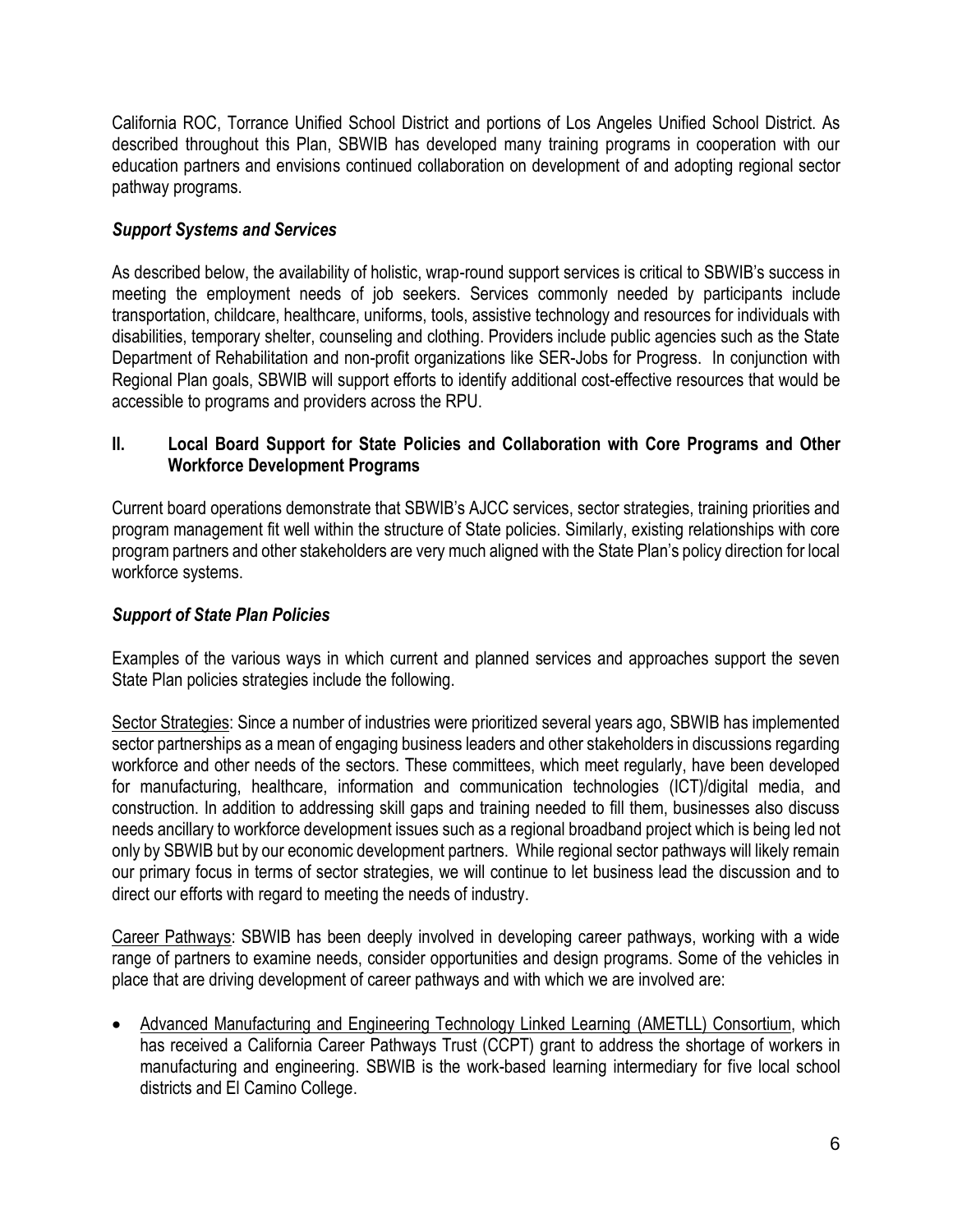- South Bay Digital Media Arts Consortium, which is a collaboration between Centinela Valley Union High School District, CSUDH, El Camino College and SBWIB. This pathway exposes youth high school and above into a career pathway in Multi-media arts, which consist of media production, digital photography, video game design, and animation.
- Inglewood Robotics Consortium, which provides robotics and engineering preparatory courses at a local high school to create a pathway to enrollment in degree programs at 2-year or 4-year institutions.

Just a few example of the many career pathway programs that SBWIB has developed include the following:

Aerospace Engineering Apprenticeship Program: New and emerging technologies, increased demand and impending retirement of a skilled, aging workforce represent significant workforce challenges for the aerospace industry. In response, SBWIB and several major employers will develop the Aerospace Engineering Apprenticeship Program. Under a state Workforce Accelerator Fund 3.0 grant and the Advanced Manufacturing Partnership for Southern California (AMP SoCal), development of the program is underway in partnership with West Los Angeles College, Training Funding Partners, and Tooling U-SME (Society of Manufacturing Engineers). Over the first year of the project, the partners will accomplish the following with regard to this unique career pathway program: a Unilateral Apprenticeship Committee will be formed to oversee development of a pre-apprenticeship program linked to at least one registered apprenticeship; an industry skills survey will be completed to define specific aerospace engineering occupations, requisite skill sets and work processes, which will inform the completion of an apprenticeship curriculum framework intended for credit-based classroom instruction linked to work-based learning for pre-apprentices and on-thejob training for apprentices; and, finally, a plan and timeline for implementing the program will be developed with the U.S. Department of Labor apprenticeship standards for at least one aerospace engineering related occupation, to which the pre-apprenticeship program will be linked.

Construction and Utilities Pathways Program (CUPP): The goal of CUPP is to supply a pipeline of qualified candidates by providing support services and access to training and employment in the construction industry. SBWIB's CUPP program seeks to increase community knowledge about and demystify the construction industry, while helping individuals to build the framework to start a career in the construction industry. By providing case management, "Blueprint for Workplace Success" workshops and assessments, enrolled and work-ready clients will be identified by union representatives, job coordinators, partnering contractors, developers and owner/agencies.

Bridge to Manufacturing Careers Program: SBWIB, in partnership with El Camino College, developed and implemented this manufacturing technology and welding program as an on-ramp for youth (18 to 24) to enter careers in manufacturing. In additional to welding, participants take courses in math, workplace safety and lean manufacturing. Paid work experience is a component of the training.

Organizing Regionally: This Plan cites dozens of examples of efforts underway and being planned to increase collaboration and partnerships with entities of all types and sizes that support the workforce development goals of the SBWIB and the Los Angeles Basin RPU. Ultimately, these efforts are designed to support the economic growth of the region; both by helping businesses to fund skilled workers and by providing workers the training they need to qualify for jobs. As the seven local boards within Los Angeles County strengthen regional coordination, they will build structure and systems for more effective communication from the regional level to the local level and visa-versa, so that the benefits off collaboration are felt throughout the region.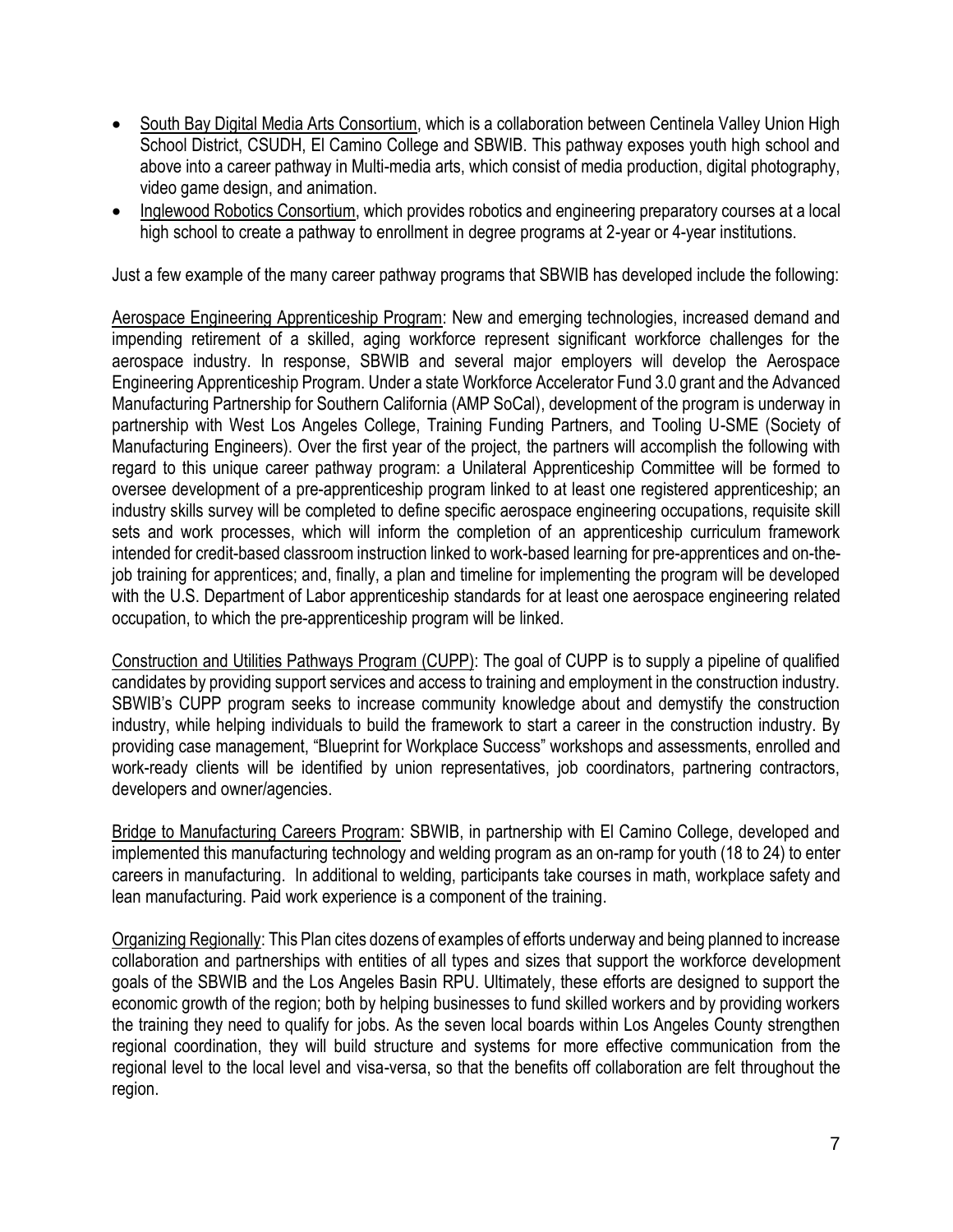Earn and Learn: SBWIB uses a wide range of "earn and learn" models, all of which correspond to the goals outlined in the State Plan. Among these models for job seekers are apprenticeships, on-the-job training (OJT) and hybrid learning programs.

- *Apprenticeships*: MOUs and other structured agreements are being finalized pertaining to a number of collaborative projects with labor and apprenticeship programs related to SBWIB priority sectors, particularly construction and manufacturing.
- *OJT*: SBWIB offers OJT as an option for job seekers whose occupational interests and/or learning styles are best suited to work-based learning. Staff is also actively engaged in promoting the benefits of OJT and other work-based learning models to businesses, providing information to companies on the advantages of training workers to their precise specifications.
- *Hybrid Learning Models*: More and more programs are using work-based learning as a bridge from school to work. Under this structure, once students complete the didactic portion of their training, they are assigned to an internship, where learning continues in a work-based setting.

Supportive Services: Various ways in which SBWIB ensures that the support strategies emphasized in the State Plan are met include:

- Developing agreements and MOUs with required partners and other stakeholders to formalize commitments to provide support for individuals needing these services to successfully complete services or a program of study.
- Supporting the development of regional policies that ensure the utilization of funding across programs through co-enrollment and other mechanisms.
- Continuing outreach within the community to identify new allies that can potentially contribute resources to the wrap-around support SBWIB strives to make available to every job seeker that needs it.
- Combine learning with work, so that participants have the opportunities to earn wages while developing skills.

Building Cross System Data Capacity: Ideally, this policy objective is best dealt with at the state and regional levels, as it is reliant on choices and resource commitments by key decision makers at State and County agencies. However, SBWIB has developed I-TRAIN and other data management tools and is prepared to make recommendations to support the State's objectives regarding cross system data sharing.

Integrating Services and Braiding Resources: SBWIB has a long history of success in resource development and in integrating and braiding resources to strengthen the local workforce delivery system. Past examples of SBWIB's accomplishments in organizing and leading efforts to bring multiple jurisdictions and organizations together around strategic initiatives include:

 The PIC Aerospace Network (PAN): This project, which brought tens of millions in DOL discretionary dollars into Southern California to serve displaced aerospace employees was one of the nation's first truly regional projects. While this project began more than 20 years ago, it lasted in one form or another for more than 20 years and set the bar for regional collaboration in the Los Angeles region and beyond.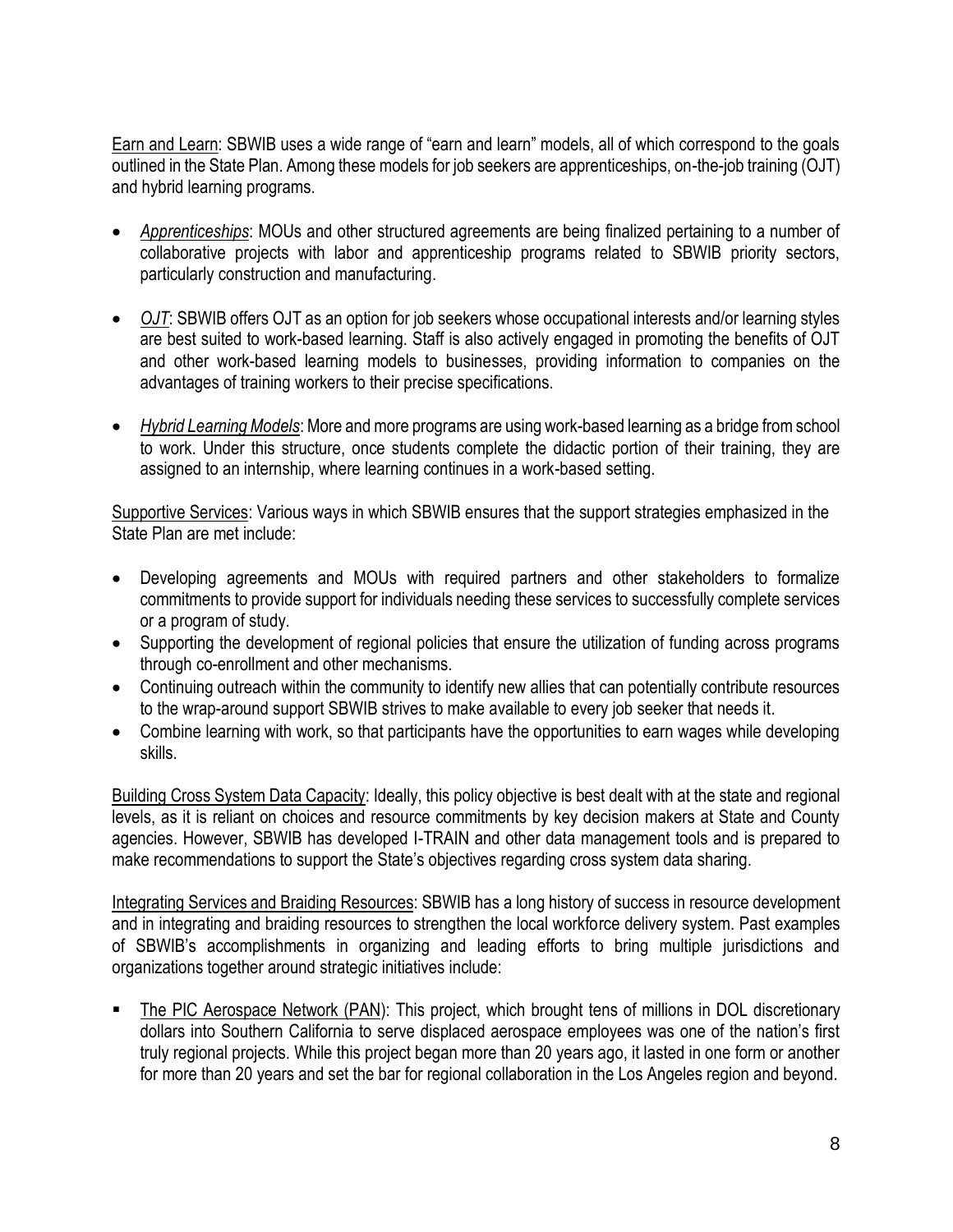- Project Phoenix: This project was funded by the state as a result of 9/11 and resulted in thousands of displaced workers being hired. Several local WDBs participated in this project, which was administered by the SBWIB.
- Multi-Sector Partnership Grant: In 2011, SBWIB was awarded this \$45 million National Emergency Grant by U.S. DOL. The project represented a broad coalition of 21 local workforce areas and the California Workforce Association, providing services for 4,447 workers.

WIOA and the one-stop system rely on the leveraging and braiding of resources from many education and workforce development stakeholders to meet the needs of both job seekers and businesses. SBWIB currently leverages resources from WIOA, community college CTE, average daily attendance funds of the K-12 system, Pell Grants, VA benefits, TANF, scholarship programs and various specialized grant programs to fund training. Building on past experience and leveraging the commitments throughout the Los Angeles Basin that are built into the Regional Plan, SBWIB will continue to participate in and lead, as appropriate, projects and initiatives that bring together resources from multiple programs and partners.

### *Collaboration with Core Program Providers and Other Workforce Stakeholders*

SBWIB's collaborations with the core program partners and many other stakeholders are evident in the operation of our AJCCs, the content of career pathway programs, the services available to job seekers with disabilities and virtually every aspect of our service delivery system. As SBWIB continues to work with local and regional partners in developing demand-driven responses to the needs of industry and the workforce, we will look for every opportunity to coordinate with federal, state, county, municipal and community-based programs. Several of the goals enumerated at the conclusion of this plan are centered on opportunities to strengthen partnerships with core program and other partners.

#### **C. Local Services and Service Delivery Strategies**

The following information summarizes key local service strategies and approaches. These approaches generally correspond to those emphasized within both the State Workforce Plan and the Los Angeles Basin Regional Plan.

# **I. Collaboration to Expand Access to Services**

SBWIB is committed to ensuring the all South Bay residents have access to services, education and training they need to enter and move up career paths in demand occupations within growing industries. Furthermore, we believe that a person's personal and community background and experiences should never be a barrier to fulfilling his or her potential. SBWIB's Local Plan, therefore, embraces the following strategies and approaches to expand access to services.

- Recognize the Need for Multiple On-Ramps: Some participants are prepared for work and need minimal assistance. Others have very low basic skills and need extensive interventions and training to qualify for entry-level positions. Many are in the middle. SBWIB, education partners, public agencies and community organizations will assess individual needs and develop individual pathway plans to meet those needs.
- Commit Resources to Address Barriers to Employment: As needs are identified, they will be addressed. SBWIB, EDD, local education agencies, DoR, the one-stop partners and local agencies have extensive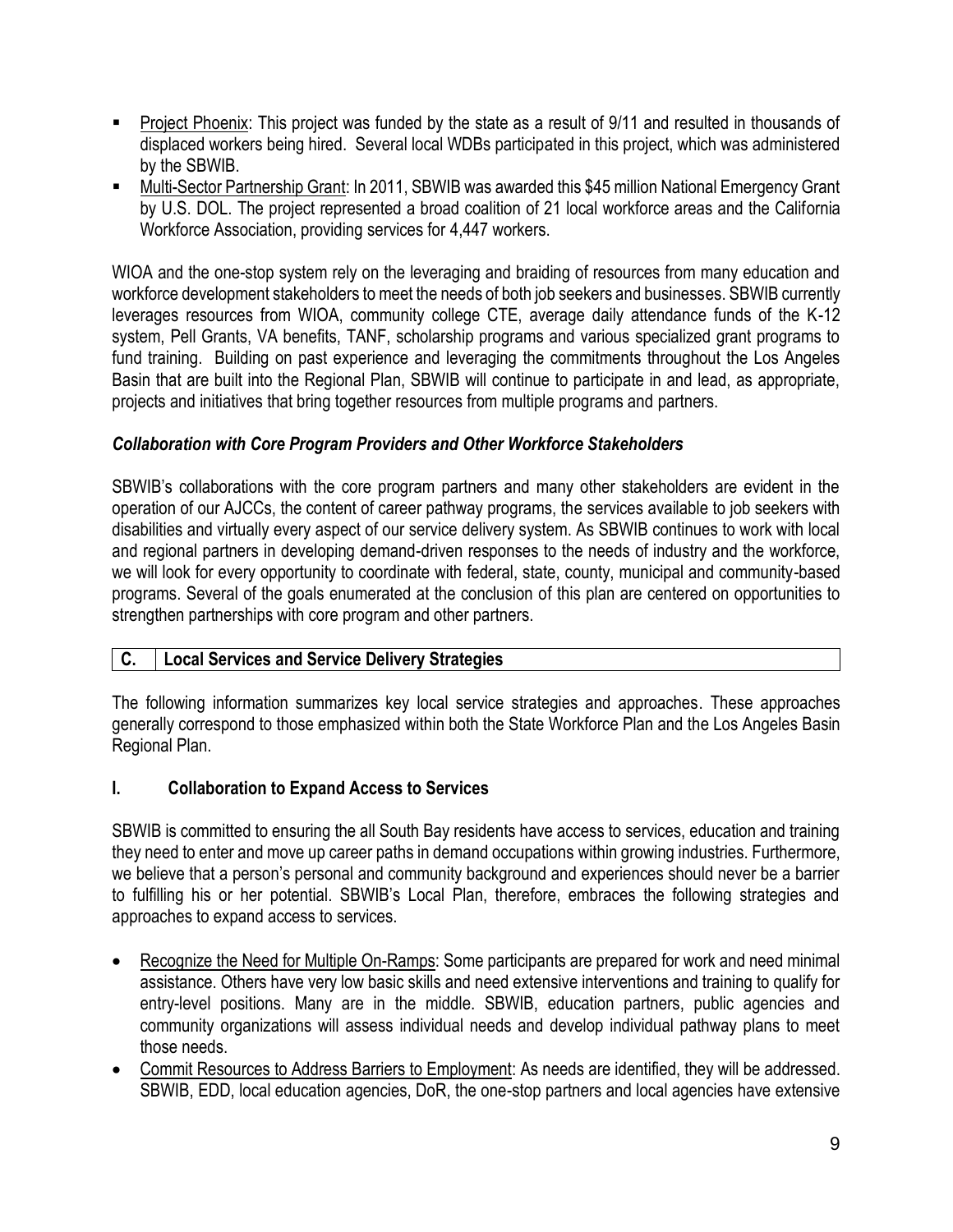resources. SBWIB and partner staff are committed to match resources to needs. Where resources are not locally available, they will be sought regionally.

- Prepare Individuals for Work: The partners realize that not all job seekers are ready for work. Many need training in one or more of the following: basic skills, core competencies, soft skills or job-specific skills. SBWIB's *Blueprint for Workplace Success* curriculum is currently being taught throughout L.A. County to prepare individuals to enter, retain, and advance in employment.
- Address the Whole Person: Many job seekers have multiple barriers, besides skills deficits, to employment. The partners are committed to identifying and securing support services to enable participation in and completion of workforce services and training.
- Continue Services: Once trained and placed, workers should be able to come back to the workforce system for additional career guidance, training and support services.

### **II. Facilitating Career Pathways**

As described in the preceding section, SBWIB is committed to career pathways as the optimal method for preparing the local workforce for careers in demand sectors. SBWIB's career pathway model has the goal of increasing learners' and workers' educational and skills attainment and improving their employment outcomes, while meeting the needs of regional and local employers in growing sectors and industries. We understand that career pathway programs offer a clear sequence, or pathway, of education coursework and/or training credentials aligned with employer-validated work readiness standards and competencies. This model makes it easier for people to earn industry-recognized credentials and to attain marketable skills so that they can more easily find work in growing careers.

SBWIB will facilitate career pathways by: continuing to gather input from industry leaders; working with local and regional education agencies and other partners to develop programs and strategies to prepare unemployed individuals and current workers for careers; adopting career pathways developed throughout the region and implementing them locally; developing employer driven pre-apprenticeships and apprenticeships; and leveraging resources across fund streams to maximize services for job seekers, including co-enrolling participants in various program and services to ensure their success.

#### **III. Improve Access to Activities leading to Recognized Post-Secondary Credentials**

The Plan for the Los Angeles Basin describes results of the regional planning process around the issue of credentials. It was determined that credentials are not only recognized and valued, but are essential for some jobs. The Plan cites examples where licenses (e.g. Truck Driver, Barber), credentials (e.g. Teacher) and degrees (e.g. Registered Nurse) are required. The planning process also revealed that for other jobs credentials are optional. Certificates, in some cases, are not universally valued due to inconsistency in performance among workers who hold them. Ultimately, the Regional Plan recommends that the WDBs implement a structured process for engagement with business on credentialing to examine both existing credentials and their value and other credentials that would be desirable for a given industry.

As indicated, SBWIB has worked with our education partners to develop career pathway programs offering credentials that are, arguably, industry-valued, portable and stackable. However, these features only apply to businesses that chose to honor the credential, which are, typically, local businesses that recognize the quality of the training provider. Where the training provider and content is not known, the credentials likely meet none of the aforementioned criteria.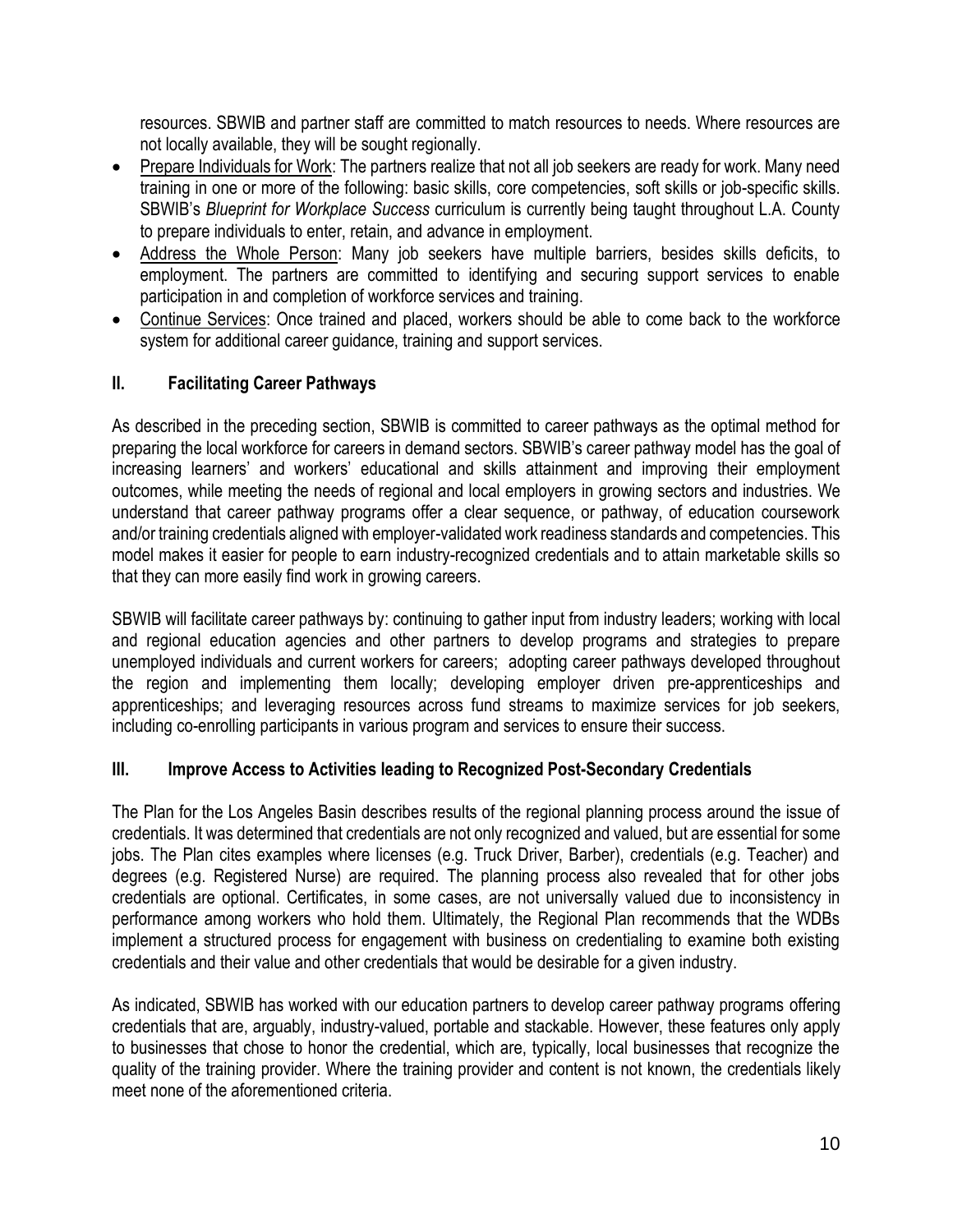Except where governed by law or national standards, the value of credentials is hard to evaluate. SBWIB's experience with credentials is not unlike what is expressed in the Regional Plan. Some credentials are mandatory and others are optional. In addition, for most occupations, credentials (such as certificates earned at a community college) are not universally recognized. SBWIB is committed to assisting job seekers in attaining the credentials that they need to secure and move up in their chosen fields. We also understand and are fully supportive of the State Plan goal to produce a million more industry-valued credentials over the next decade. In order to ensure that our efforts produce credentials that fully resonate with the business community, SBWIB is prepared to assist in regional efforts to convene businesses in intensive discussions about credentials. We will also make certain that the sector pathway programs we develop include business input on the credentials that should result from training.

# **IV. Facilitating Employer Engagement**

SBWIB owes its success in getting the attention of and engaging business in part to tenacity and in part to approach. Our approach makes SBWIB unique among boards in the region. The approach is two pronged. SBWIB directs much of the benefits-oriented information that we formally broadcast (in presentations, in writing and via electronic media) to business owners and senior management. But business services staff also imbues each routine business meeting and visit with a message about the value of our services. Ultimately, we grab and keep the attention of decision makers by consistently communicating that the services SBWIB and our network of partners provide help businesses save time and money in training and hiring, enabling them to meet bottom line goals.

We connect with small employers in many ways, but especially through local chambers of commerce. The SBWIB is a member of eleven chambers throughout the South Bay Region. When information important to small businesses is available, SBWIB distributes the information to chambers' membership via email or by U.S. mail. Our team attends chamber events, business expos and also reaches out to small businesses through community events. Information about SBWIB services is frequently reported in press releases. We also communicate with small business though presentations that the SBWIB makes at city council meetings, which are generally broadcast on TV. Additionally, the SBWIB is a member of and actively participates in meetings held by the South Bay Association of Chambers of Commerce (SBACC) that represents 17 local chambers of commerce. SBWIB is included on the SBACC agenda each month and provides regular reports to the membership, which is made up of local chamber Presidents. We reach small business through our interactions with the Small Business Entrepreneurial Center, Small Business Development Center (SBDC), the United Small Business Alliance (USBA) and the South Bay Cities Council of Governments.

While all the foregoing activities link SBWIB to representatives of target industries, as described, our primary means of engaging industry leaders from priority sectors is through the sector partnerships we have developed in manufacturing, healthcare, construction and ICT.

#### **V. Meeting Business Needs**

As stated above, meeting the needs of businesses is the primary objective of the local workforce system. Among the principal ways that this is accomplished are:

Hiring and Recruitment: The AJCC system supports the hiring and recruitment of more than 15,000 people per year. Every month, the centers hold, on average, 14 hiring events for local companies, including those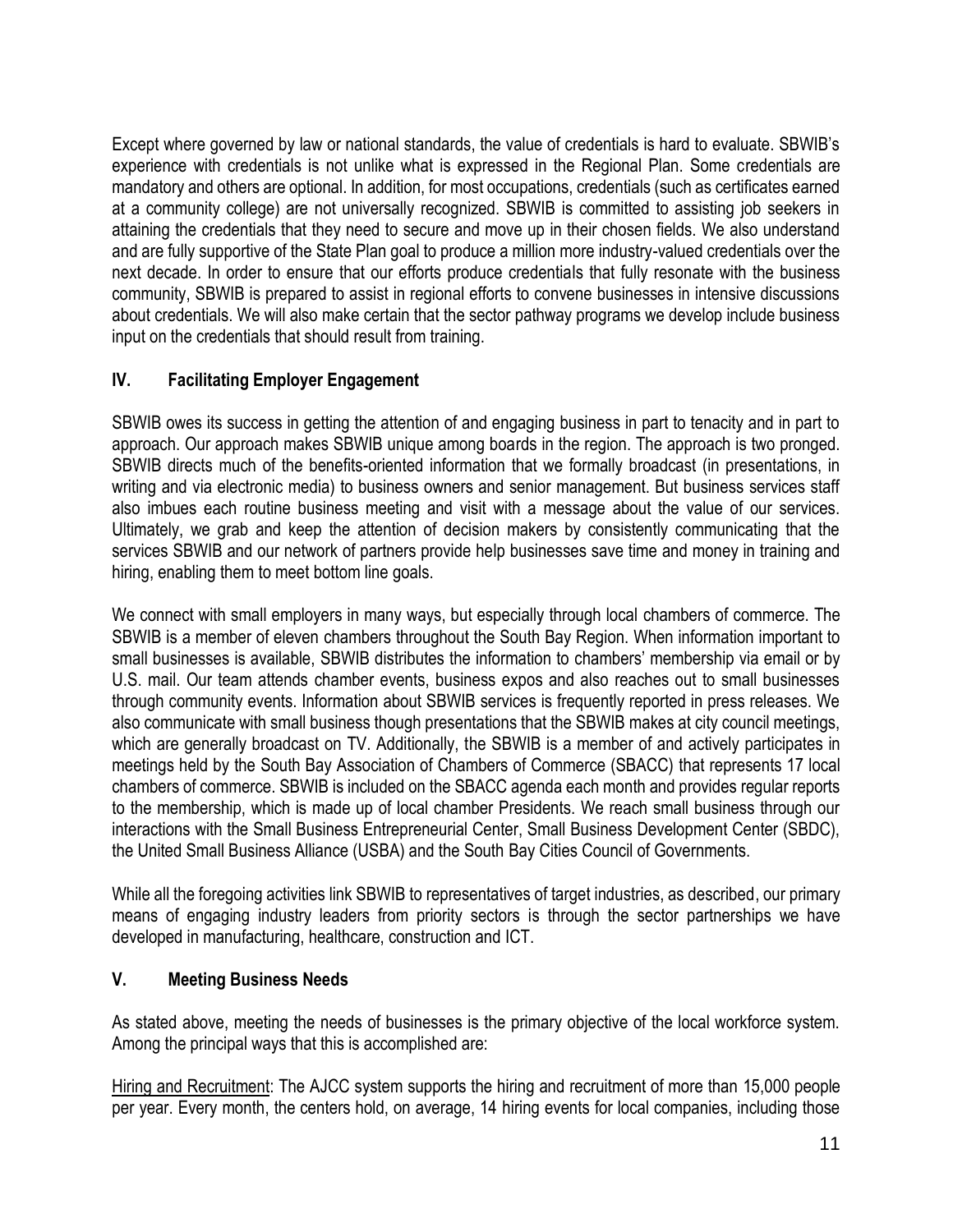that are just opening and others that are looking to add to their existing workforce. Examples of services to support hiring include posting of job announcements; broadcasting available jobs to candidates; and targeted recruitment and hosting/organizing job fairs.

Ensuring Job Candidates Are Prepared for Work: Businesses want workers with foundational skills (literacy and numeracy), core competencies (such as digital literacy and customer service skills), "soft skills" (including job readiness and work maturity skills) and "hard skills" (job-specific skills for work-related functions). The workforce system provides services to job seekers that prepare them in each of these crucial areas.

Training for the Existing Workforce: SBWIB continues to implement strategies for incumbent worker training, many of which are tied to career pathway programs being developed in cooperation with businesses and colleges.

Referrals to SBWIB's Network of Partners: When SBWIB identifies non-workforce issues for which our business customers are seeking support, team members make referrals to partners such as local cities, the SBDC, and LAEDC.

SBWIB's full menu of business services includes the following:

| <b>Recruitment</b>                                                                                                        |
|---------------------------------------------------------------------------------------------------------------------------|
| Posting of Job Announcements, Broadcasting Available Jobs to Candidates, Targeted Recruitment, Job Fairs                  |
| <b>Hiring Support</b>                                                                                                     |
| Screening and Assessment, Job Matching and Referrals, Work Readiness Support                                              |
| <b>Workforce Training</b>                                                                                                 |
| On-the-Job Training, Customized Training, Apprenticeship Training, Incumbent Worker Training                              |
| Outplacement Assistance and Support for Lay-Off Aversion                                                                  |
| Assessment of Workforce Needs, Rapid Response to Worker Dislocation, Job Retention and Lay-Off Aversion                   |
| <b>Additional Direct Services to Businesses</b>                                                                           |
| Business Needs Assessment, Use of Facilities, Teleconferencing Service, Labor Market Information, Information on Business |
| Incentives, Paid and Unpaid Internships, Job Analyses and Descriptions, Drug Testing and Background Checks, Specialized   |
| Information and Training, Employee Follow-up and Retention Support                                                        |
| <b>Referrals to Partner Services</b>                                                                                      |
| Municipal Agencies, Chambers of Commerce, Small Business Development Center, Small Business Administration, El Camino     |
| College Business Training Center, Economic Development, Business and Industry Associations                                |

#### **VI. Coordinating Workforce Development Programs and Economic Development**

Coordinating SBWIB workforce programs with economic development occurs on a regular basis. Three primary local economic development partners are the South Bay Association Chambers of Commerce (SBACC), South Bay City Council of Government (SBCCOG), and economic development staff/functions of the SBWIB's 11 member cities. One current example of our collaboration with economic development is the partnership between SBWIB and the SBCCOG in developing a regional broadband master plan, which is being coordinated among all regional stakeholders and sectors including: healthcare and social services, manufacturing and logistics, retail services, small businesses, start-up and tech companies, and local government. Going forward, SBWIB will be collaborating with numerous partners on one of the region's biggest economic development projects in recent history - the new Inglewood football stadium. This massive project will provide enormous economic stimulus to the region and the SBWIB will be coordinating workforce programs around this development. It is estimated that nearly 10,000 jobs will be created to develop this multibillion dollar project. In sync with our sector focus, SBWIB will develop other workforce programs that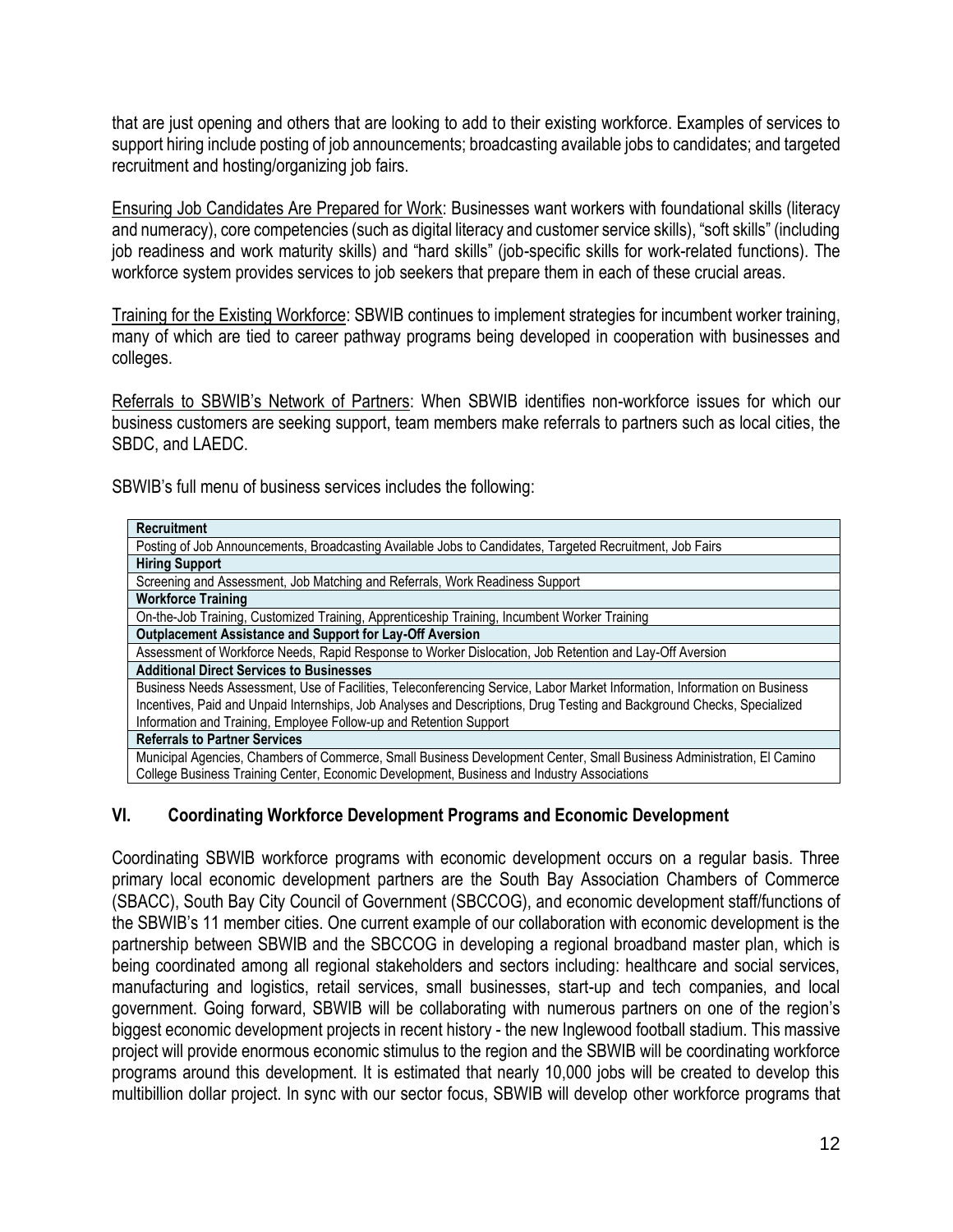encourage economic development and that attract businesses to our region. To support this effort, SBWIB led a regional collaboration resulting in the creation of a business information tool - SouthBayBusiness.org. The site is designed to facilitate layoff aversion, business retention and business attraction efforts. It provides business and governments with asset mapping and the critical data they need to evaluate trends within the South Bay area.

# **VII. Linkage between One-Stop Services and the Unemployment Insurance (UI) Program**

Using the federal Reemployment Services and Eligibility Assessment (RESEA) strengthens the linkages between the one-stop delivery system and unemployment insurance programs by providing an array of coordinated reemployment services that are staffed and coordinated by both AJCC and EDD staff. These include:

- Orientation to help claimants access self-service reemployment services offered at AJCCs through the resource room or virtually, with particular emphasis on accessing available labor market and career information;
- Registration with CalJOBS;
- Referrals to appropriate services offered through the AJCC; and
- Support in the development of the claimant's tailored reemployment plan, that must include work search activities, appropriate workshops, and/or approved training, and referral to an appropriate mandatory reemployment service or mix of reemployment services.

Rapid Response Services coordinated by SBWIB also strengthen linkages between the one-stops and the UI program. Typically triggered by receipt of a WARN notice about an impending event of worker dislocation, SBWIB's Rapid Response Coordinator initiates contact with business, labor and employee representatives to determine the type and extent of services needed, which may include: information on and assistance in filing for UI benefits; career counseling: resume development workshops; interview workshops; job search and job placement assistance; financial planning workshops, including mortgage assistance for homeowners; information on managing transition of health benefits and retirement accounts; specialized services for veterans; rapid reemployment; and other AJCC services.

# **D. Local America's Job Centers of California (AJCC) System**

SBWIB oversees a one-stop system comprised of four AJCCs: Inglewood, Carson, Gardena and Torrance. The Inglewood One-Stop Business and Career Center is the flagship center, functioning as a full-service AJCC, with all three of the other centers also offering a wide array of career services, access to training and services for business customers. A variety of partners are co-located at various one-stop sites, while all are connected electronically. Together, the centers function as a system.

# **I. Ensuring Continuous Improvement**

On behalf of the AJCC system, SBWIB has adopted a continuous quality improvement (CQI) system and AJCC certification process, which addresses: client services; AJCC/one-stop systems and initiatives; and centers' administrative practices. CQI practices are coordinated through work groups established among the centers. Centers may use the results of assessments conducted through these workgroups as the basis for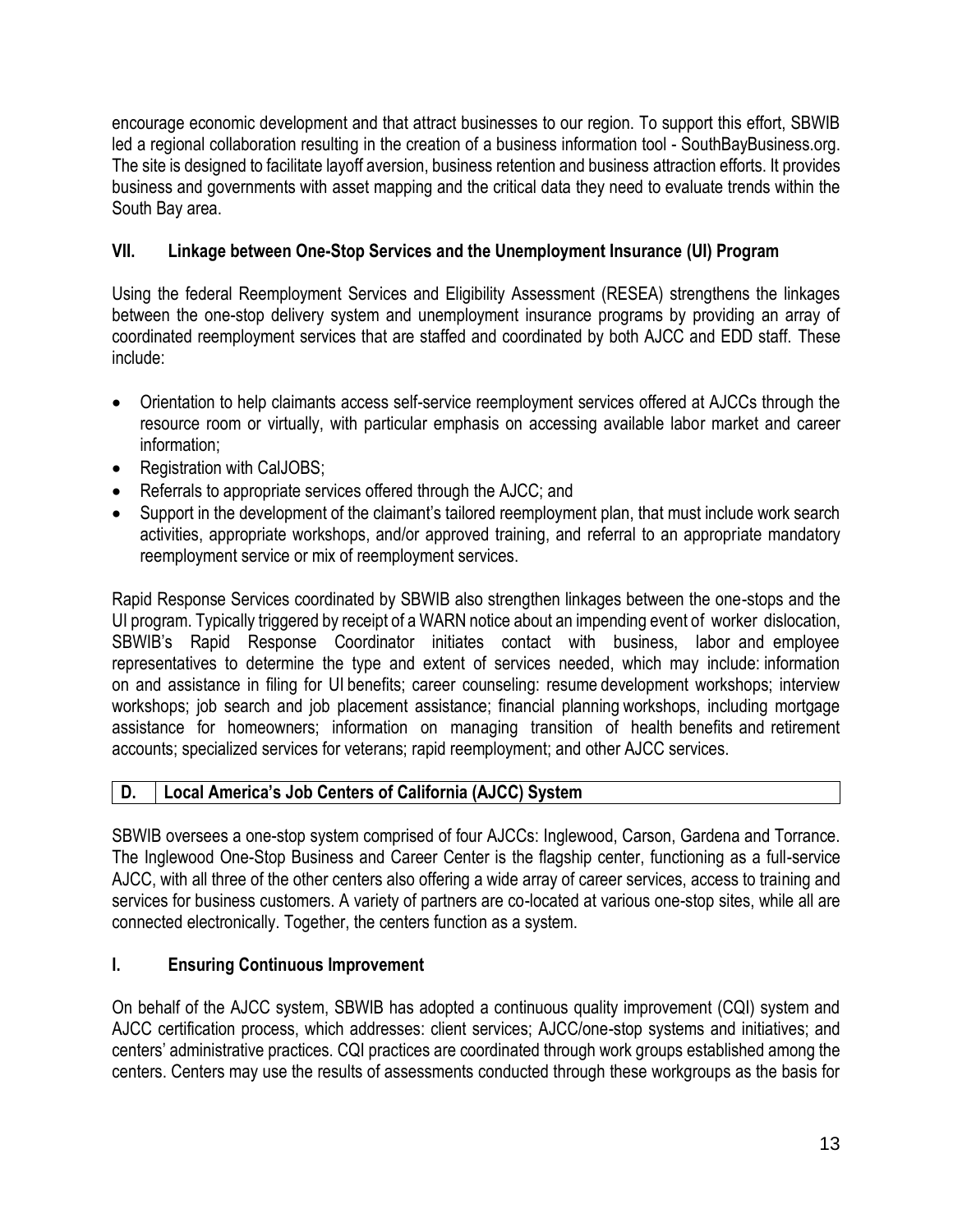preparing responses to their Certification Applications. The process has been designed to ensure the continuous improvement of providers and to promote their delivery of high quality services to customers.

SBWIB's One-Stop Certification process incorporates the Malcolm Baldrige Criteria for Performance Excellence, with a focus on continuous improvement. The Baldrige Criteria are nationally recognized as being instrumental in stimulating improvements in competitiveness and business performance. Baldrige formulates a framework of intensive self-examination and assessment in seven categories of organizational behavior displayed by the local workforce system. These categories include: Leadership; Strategic Planning; Customer and Market Focus; Information and Analysis; Human Resources Focus; Process Management; and Business Results

One-Stop Center Certification is a formal designation. Certification requires an agreement between the center operator (lead agency) and the partners that establishes conditions under which a Center is operated. It requires, for example, that centers demonstrate consistency with SBWIB standards, such as the display of the South Bay One-Stop Business & Career Centers/AJCC brand name and signage.

SBWIB's certification review process takes place in two parts: 1) a desk review of the Certification Application package submitted by centers; and 2) an on-site review of centers operations. Once applications are received, they are assigned to SBWIB staff reviewers, who determine that the certification application meets baseline criteria. A Certification Review Team consisting of 2 to 5 WIB members or other WIB-designated independent evaluators conduct an on-site review. The Certification Review Team utilizes a structured evaluation instrument to assign scores based on their observations, review of documentation and interviews. SBWIB staff person takes notes during the on-site review and records key comments and recommendations from the team. Under the team's direction, SBWIB staff will produce a certification review report for all applicants and will issue letters on determinations of certification.

SBWIB uses the certification workgroups as means of sharing information with operations staff at the AJCCs and the certification process is a method for ensuring that center managers and staff translate new information, guidance and best practices into quality services.

#### **II. Facilitating Access to the AJCC System**

The service area covered by the SBWIB includes urban and suburban communities, all of which are served by physical one-stop centers located in reasonable proximity. To supplement the availability of information and services available through brick and mortar locations, SBWIB has developed and implemented on-line resources that address a variety of interests and service needs of key customers, including adult job seekers, youth and young adults and businesses. Among these are the following:

- SBWIB.org is the organizational website with information about the full range of the activities that SBWIB is involved in administratively and programmatically.
- SouthBay1Stop.org describes career services available to the public.
- SouthBayTraining.org**:** This e-Learning platform offers online education and training for business owners and their staff at an affordable price. Hundreds of quality workforce education videos are available to the public throughout the state of California and beyond.
- SouthBayJobs.org**:** This site links to our Facebook page, where we list available jobs, upcoming job fairs and training, including other upcoming events.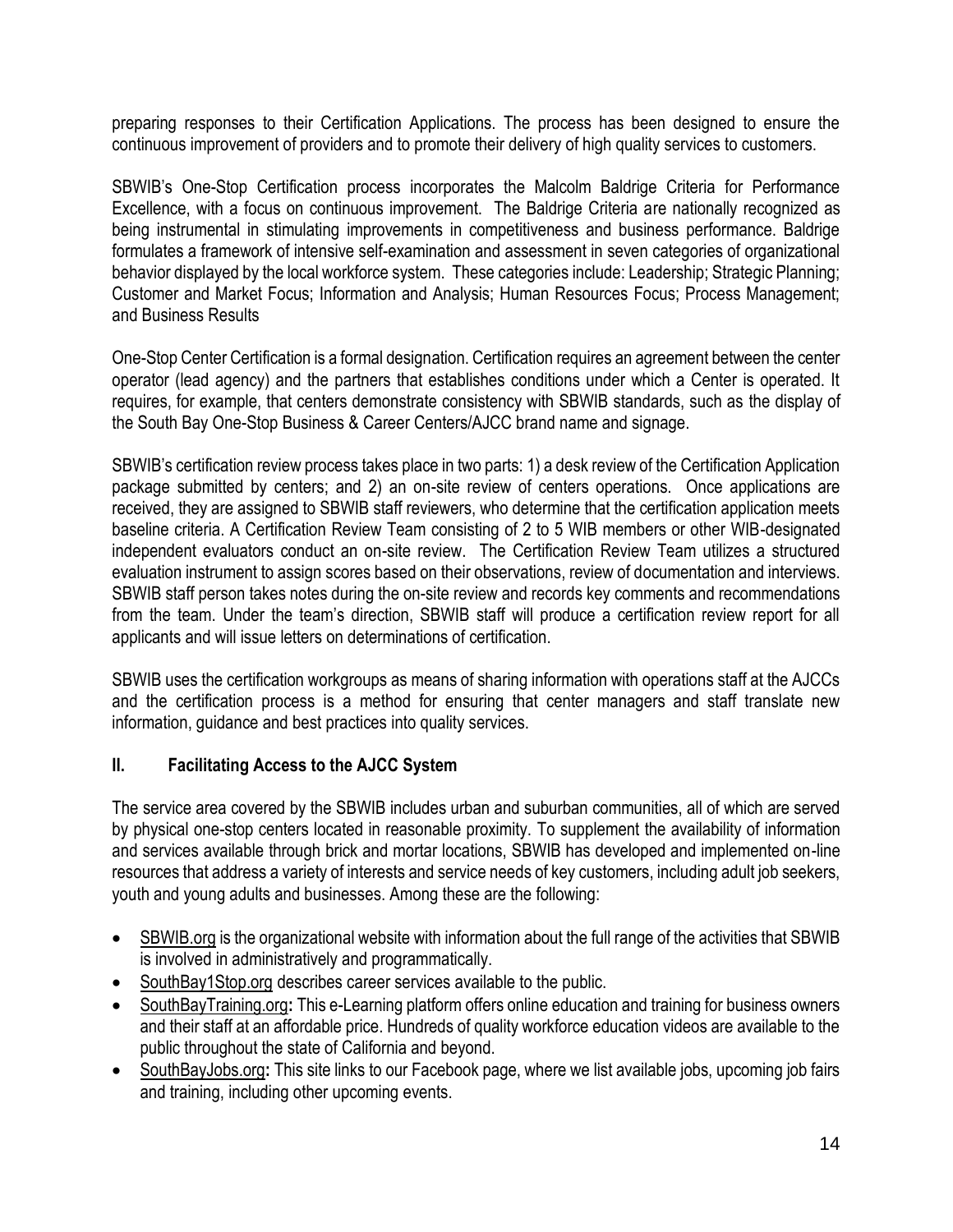- SouthBayBusiness.org**:** The South Bay Area is home to some of the largest corporate organizations in the world. Southbaybusiness.org is a regional collaboration among South Bay Cities to help businesses in the South Bay to succeed in a competitive marketplace.
- SouthBayYouth.org: This SBWIB website is a portal for youth to find information about all of our programs in one place. It includes a complete listing of companies seeking to hire youth and a workshop calendar, a job search tool, and information on the SBWIB's two teen centers.
- SouthBayVeteran.org**:** This site is in the planning stages and will highlight services and programs available to veterans and transitioning service members at the Los Angeles Air Force Base.
- iCareInglewood.com provides information about a specialized youth program for at risk youth in the city of Inglewood.
- Cys-la.org: Centinela Youth Services (CYS) is a nationally-recognized leader in Restorative Justice. It strives to strengthen families and communities by empowering area youth (7- 21 years of age) to resolve conflicts and overcome obstacles in order to become successful students and contributing adults.

In addition to the foregoing web sites, the following social media channels are used to communicate with job seekers and stakeholders to distribute information on job opportunities, workforce programs, and other services.

- LinkedIn: SouthBayWorkforceInvestmentBoard and South Bay One Stop Business & Career Center
- Facebook: South Bay Workforce Investment Board; South Bay One Stop; Gardena One Stop; iCareInglewood; Inglewood Teen Center; Hawthorne Teen Center
- Twitter: @SouthBayWIB; @SouthBayJobsCA; @iCareInglewood
- Pinterest: SouthBayWIB
- Instagram: SouthBayWIB; InglewoodTeenCenter; HawthorneTeenCenter
- News coverage, video presentations, and other forms of video communication are also being posted on YouTube.

# **III. Accessibility for Persons with Disabilities**

SBWIB complies with WIOA Section 188 and Title 29 CFR Part 38, the American with Disabilities Act of 1990, the Rehabilitation Act of 1973 and other applicable codes and regulations. SBWIB annually monitors compliance of its local one-stops/AJCCs and subrecipients to address any technical issues and or training needs of staff and partners. Also, on a biennial schedule, SBWIB conducts a local area self-assessment of its one-stop facilities to ensure access to program services and physical requirements are met. Using state guidelines and the compliance monitoring checklists helps aid in these reviews. The checklists include but are not limited to the following: designated EEO; Americans with Disabilities Act & Section 504 Coordinator; Limited English Proficiency (LEP) Coordinator; collateral information and materials used in the AJCC locations for EEO, equal opportunity employer/program, non-discrimination, and reasonable accommodation; MOUs with one-stop partners; DoR is collocated; training is provided annually to one-stop staff; and a wide range of auxiliary resources are available at each AJCC, including technology aids.

# *Facilities*

Architectural accessibility relates to the construction and design of facilities and sets standards that are similar to building codes. AJCCs must comply with the appropriate architectural accessibility standards whether or not a particular individual with a disability has requested a reasonable accommodation. AJCC staff ensures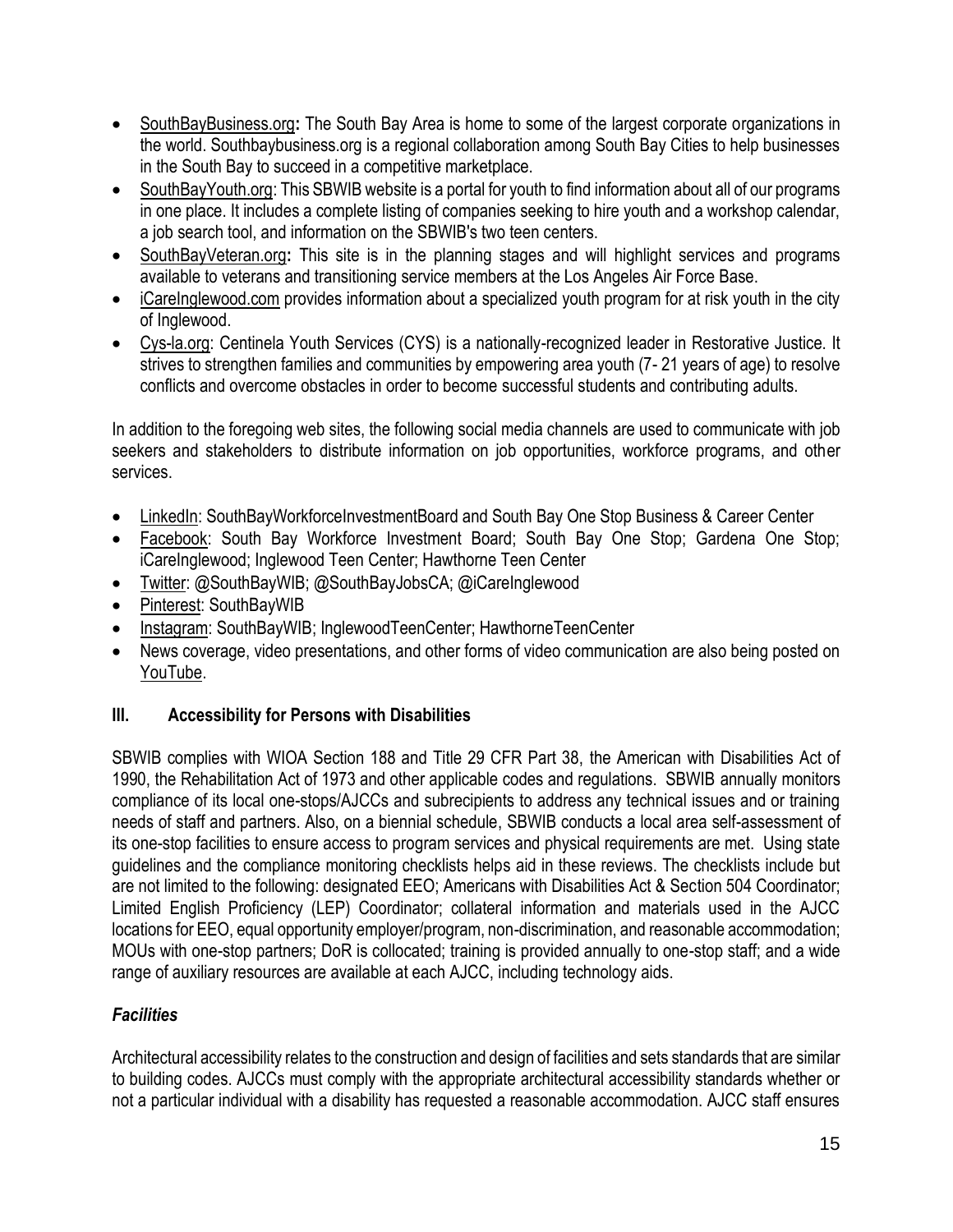that the physical location of the program is accessible for individuals who use wheelchairs or other mobility devices, taking into consideration stairs, the grade of slopes, and the width of doors. SBWIB certifies, based on the reviews described above, that its AJCC facilities meet federal and state requirements for system accessibility.

# *Programs and Services*

The AJCC partners are committed to ensuring that their policies, procedures, programs and services are in compliance with the Americans with Disabilities Act of 1990 and its amendments, in order to provide equal access to all customers with disabilities. The SBWIB will promote equal opportunity, including applying nondiscrimination prohibitions; providing reasonable accommodations and reasonable modifications; administering programs in the most integrated setting appropriate; engaging in effective communication; and ensuring accessibility of programs, facilities, information, communication and assistive technology.

### *Assistive Technology and Related Services*

Technology accessibility refers to the utilization of available technologies to enable and enhance the opportunities of individuals with disabilities to fully participate in programs and services. The AJCCs offer a variety of assistive technology for individuals with disabilities and are monitored annually for ADA compliance. DoR is consulted when technology is needed and is instrumental in providing guidance to one-stop staff. Assistive technology and related services include the following:

- Qualified interpreters on-site or through video remote interpreting (VRI) services
- Real-time computer-aided transcription services
- Written materials and the exchange of written notes
- Open and closed captioning, including real-time captioning
- Voice, text and video-based telecommunications products and systems, including text telephones (TTYs), videophones, and captioned telephones or equally effective telecommunications devices

For individuals who are blind or visually-impaired, effective communication may include the use of the following auxiliary aids and devices and strategies:

- Qualified readers
- Taped texts
- Audio recordings
- Braille materials and displays
- Screen reader software
- Magnification software
- Optical readers
- Secondary auditory programs (SAP)
- Large print materials
- Other effective methods of making visually delivered materials available

#### *Materials*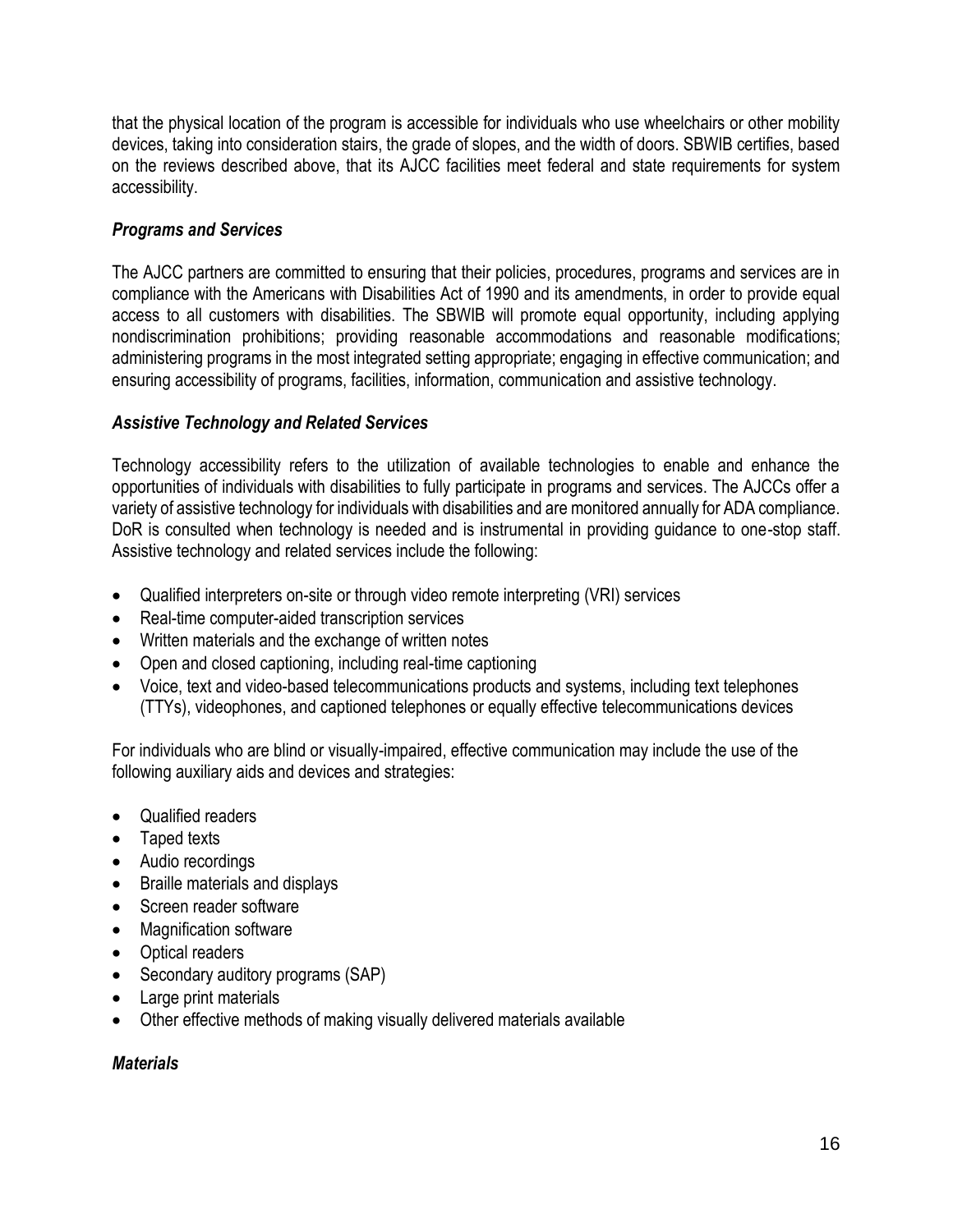General marketing and recruitment materials (including photos and advertisement copy) for the AJCC mention individuals with disabilities as a target group served by the centers, contain positive images of individuals with disabilities, and indicate a commitment to hire and/or effectively serve individuals with disabilities. Marketing and recruitment materials also describe services available to individuals representing the full range of physical, mental, cognitive, and sensory disabilities, and images show diversity in the portrayal of individuals with disabilities. Informational resources are disseminated and advertisements are made through a broad range of media sources (e.g., social media, web-based education, billboards, newspaper outlets, television, radio, public service announcements, and other public information and community outlets) including, but not limited to, media targeted toward individuals with disabilities. Presentations to community organizations, partner agencies, job seekers, and others explain that individuals with challenges to employment, including individuals with disabilities, are encouraged to take advantage of SBWIB programs and services offered at the AJCC. Using the technology resources described above, individuals with disabilities are able to access materials

# *Staff Training and Support*

Staff training and support for serving of individuals with disabilities is provided and made available to everyone working at the AJCC. This includes:

- Training for line staff and supervisors to ensure universal access to services and activities and nondiscrimination/equal opportunity, including training on topics such as confidentiality, privacy and disclosure of disability;
- Training to assist staff in conducting outreach to the disability community;
- Cross-training is co-facilitated by DoR and AJCC representatives to promote relationship-building between various partner agencies in areas such as: job search techniques, job development, employer negotiation, and job support ;
- Strategies related to individualized employment services; and
- Manuals, guidelines, resource directories, and other materials are used by staff to facilitate their access to resources for customers with disabilities.

SBWIB has formed a new working relationship with ARC Mid-Cities to develop programs and training opportunities for people with intellectual and developmental disabilities and to gain employment. ARC Mid-Cities is a CARF-accredited provider and will support our AJCCs in providing resources and cross-training to staff.

#### *IV. Roles and Resource Contributions of the AJCC Partners*

Roles and resource contributions of the AJCC partners are embedded with the language of the one-stop MOUs, as described below.

#### **Partner Roles**

Phase I MOUs address service coordination and collaboration among the AJCC partners and spell out their roles. Based on the language pertaining to all MOUS, in the aggregate, the AJCC partners agree to participate in joint planning, plan development, and modification, to result in: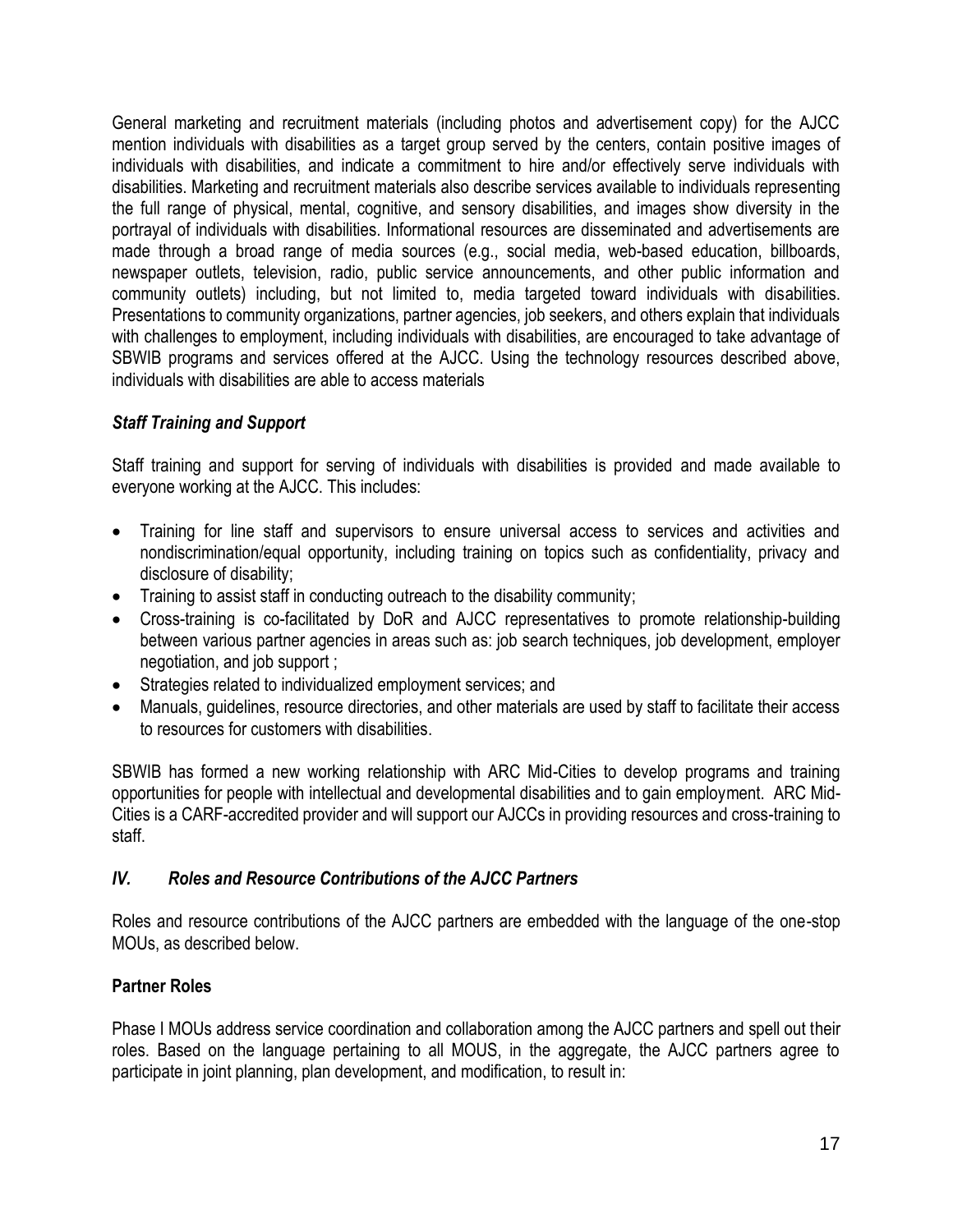- Continuous partnership building between all parties to this agreement;
- Continuous planning responsive to regional State and Federal requirements;
- Responsiveness to local and economic conditions including employer needs;
- Adherence to common data collection and reporting needs;
- Making service(s) applicable to the partner program available to customers through the one-stop delivery system;
- Participation in the operation of the one-stop system, consistent with the terms of its particular MOU and requirements of authorized laws; and
- Participation in capacity building and staff development activities in order to ensure that all partners and staff are adequately cross-trained.

### *Partner Contributions*

Partner contributions are described in Phase II MOUs, which address methods for sustaining the unified onestop system described in Phase I through the use of resource sharing and joint infrastructure cost funding.

SBWIB and the AJCC partners have agreed to share costs to operate the comprehensive One-Stop (South Bay One-Stop Business and Career Center - Inglewood). Contributions will be shared for both infrastructure costs (i.e., rent, utilities, maintenance, equipment etc.) and other costs including WIOA career services. Infrastructure costs will be proportionately shared by collocated partners based on service benefit and FTE methodologies. Other costs, including agreed upon career services (i.e., initial intake, assessment) will be shared by AJCC partners and based on factors such as receipt of benefit and or partner referral. Costs for the One-Stop delivery system will be agreed upon through an Infrastructure Funding Agreement (IFA) and budget identifying partner payment methods as cash, non-cash (in-kind) and or 3rd party contributions. The infrastructure funding agreement, IFA will be solidified before June 30, 2017.

#### *V. Memoranda of Understanding*

SBWIB has executed WIOA Phase I MOUs with all core program providers and required partners. All Phase II MOUs are in process and will be executed by June 30, 2017. MOUs are included as Exhibit 3 of this Plan.

#### *VI. Coordination with WIOA Section 166 Grantees*

The Southern California Indian Center, Inc. (SCIC) is a longstanding SBWIB one-stop/AJCC partner, operating programs from service centers in Los Angeles and Orange County. SCIC has membership on the South Bay Workforce Investment Board and is active on SBWIB's One-Stop Policy Committee. In keeping with our existing MOU, the SCIC refers customers to South Bay AJCC activities, including orientations and customized information sessions on career pathways and training. The organization frequently participates in SBWIB-sponsored job fairs, hiring events and youth employment activities. SCIC's representative on the board has served as an evaluator in the One-Stop Certification process. The organization is electronically connected to SBWIB's one-stop system.

#### **VII.** *Coordination with WIOA Section 168 Grantees*

There are no WIOA Section 168 grantees actively serving the local area. However, adjacent counties (including Ventura, Kern, and Riverside) count agriculture as a significant sector within their regional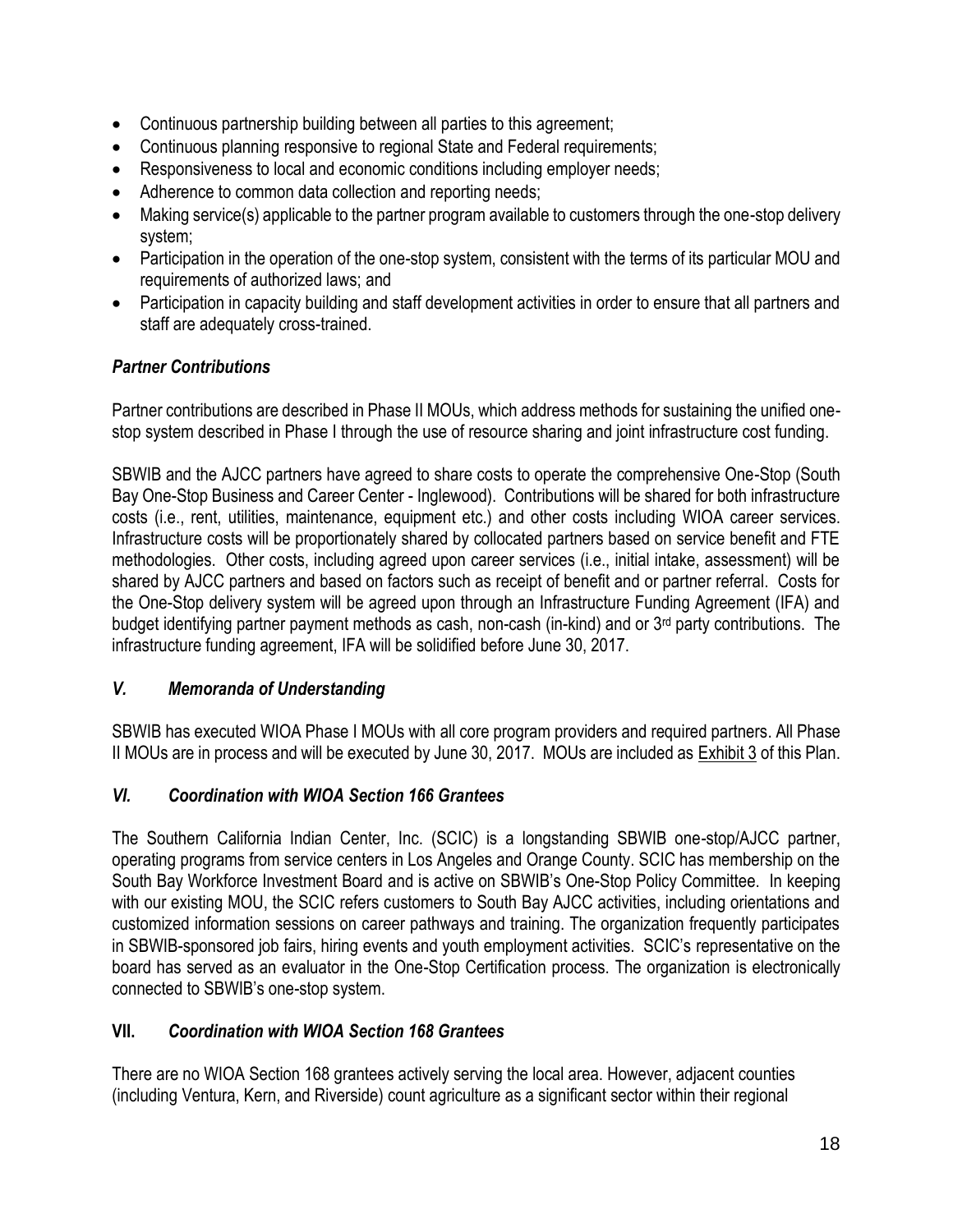economies and it is not uncommon for farmworkers and family members to access services in Los Angeles County. Therefore, SBWIB through its partnership with the LA-Ventura California Employment Development Department which provides Migrant Seasonal Farmworker programs in Oxnard, CA we are able to access and connect additional support resources using a single point of contact. Also, we are able to access the La Cooperativa Campesina de California, which functions as the statewide association of agencies implementing and administering WIOA Section 168 farmworker services. These programs provide services including English skills training, child care for working parents, legal services and guidance on immigration and citizenship.

# **VIII. Facilitating Access to Regional Sector Pathway Programs**

Over the last several years, our AJCCs and the entire workforce system led by the SBWIB have become increasingly sector-focused. Much of this emphasis is the result of the direction provided by our industry-led sector partnerships in manufacturing, ICT/digital media, construction and healthcare. As a system, the network of partners and stakeholders has turned its attention to industries for which priorities have been established, recognizing that these sectors offer the greatest promise in terms of creating employment within the region and to offer pathways to the middle class. As described, several career pathways programs have been developed locally, with many of the training programs being our education partners and business. The AJCCs have been effective in making job seekers aware of such programs and the value they offer in terms of employment potential. The AJCCs are perfectly situated to serve as on-ramps to regional sector pathways, as they have to capacity to both promote initiatives and to guide job seekers to the best opportunities. Veterans, disconnected youth, returning offenders, persons with disabilities, English language learners and others with barriers to employment are drawn to the AJCCs because they provide specialized services and support (e.g. the Disabilities Employment Initiative, LVER/DVOPs) and access to resources, such as clothing, transportation and childcare. SBWIB is prepared to review and adopt other programs developed throughout the region. As more sector pathways are developed, SBWIB AJCCs will promote these programs through media at the center and on-line, during orientations and by customizing career exploration and career counseling resources for targeted industries

#### **E. Specific Programs, Populations, and Partners**

The following responses address approaches, strategies and priorities of the SBWIB with regard to specific programs, populations and partners.

# **I. Coordination with Regional Economic Development and Promoting Entrepreneurial Skills**

In addition to the collaboration with local economic development agencies and programs that are described in Section C, SBWIB is involved with economic development initiatives at the regional level. These activities, along with efforts to promote entrepreneurial training and microenterprise activities are described below.

# *Coordination with Regional Economic Development*

SBWIB works closely with economic development officers within the area's eleven cities, meeting on a regular basis with the South Bay Cities Council of Government's Economic Development Directors Roundtable Group. As part of an area-wide business attraction, retention, and layoff aversion strategy, cities that identify a business in need of support will organize a Regional Economic Development (RED) team. The purpose of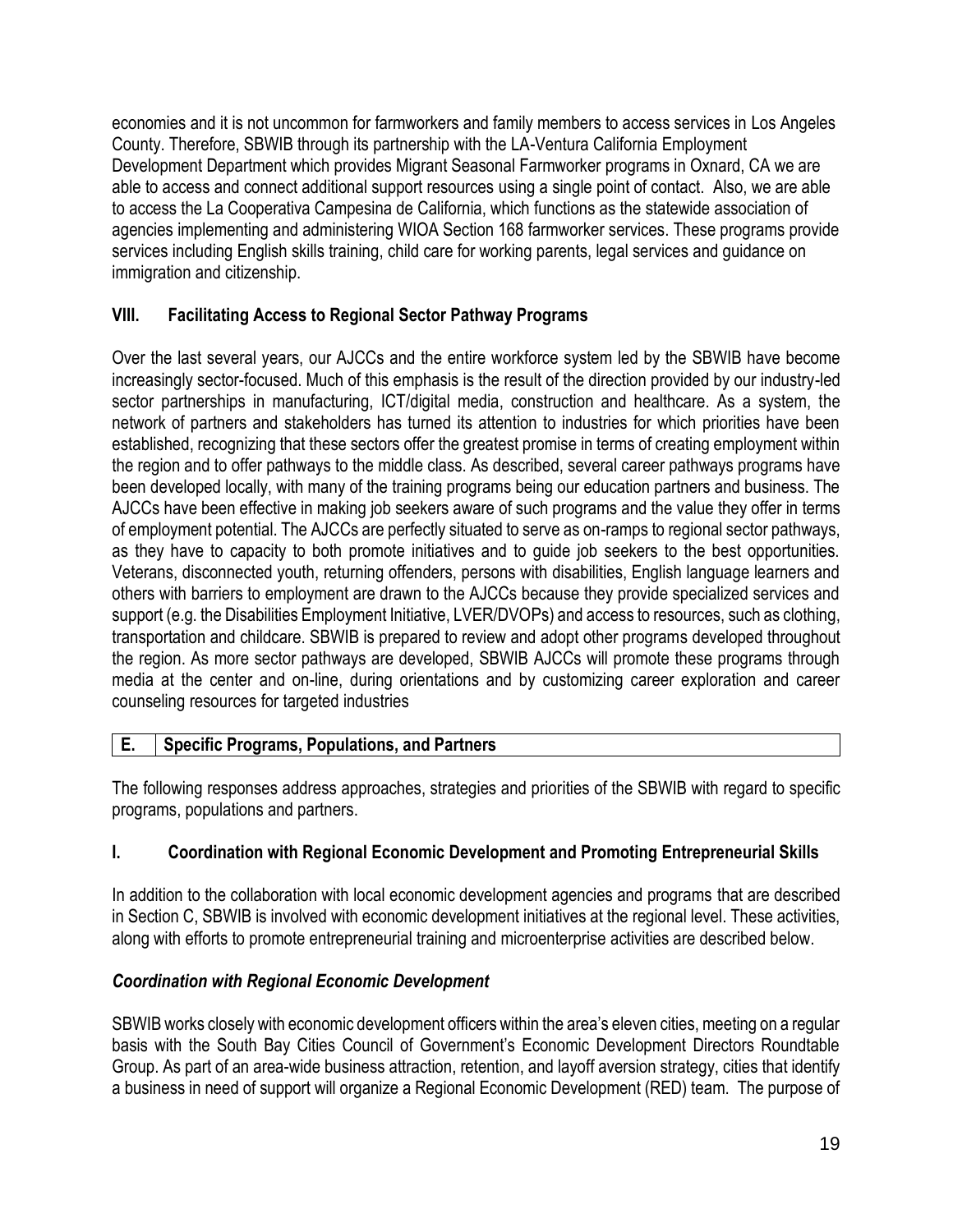the RED Team is to organize economic development strategies for business attraction or to swiftly respond when a local company indicates it is in distress or is considering leaving the area for other reasons. Many times a company will reach out to the SBWIB or a local city for help and/or advice in anticipation of difficulties ahead. When this happens, a group of economic development professionals are pulled together to meet with the company to discuss options and financial incentives that may be available to them. RED team support comes from representatives of: SBWIB; city economic development staff; LAEDC; GO Biz - the California Governor's Office of Business and Economic Development; and representatives from Southern California Edison. An example of a RED Team at work occurred during the development of this Plan. A Torrance-based firm was considering relocation out of state to take advantage of a more favorable business climate and support for the business' growth needs in terms of infrastructure, space requirements and hiring needs. LAEDC and City representatives brought together representatives from all of the foregoing agencies to help to develop strategies and craft a plan for business retention. This work is in progress.

Based on existing positive relationships, SBWIB is open to working with LAEDC, GO BIZ and others on developing strategies for increasing the integration of workforce development in economic development strategies, including industry engagement about training needs and the development of regional sector pathway programs.

# *Promoting Entrepreneurial Skills Training and Microenterprise Services*

SBWIB is currently working with CSUDH to develop a "Pathway to Self-Employment: Small Business Management" Certificate Program as a resource for training entrepreneurs. A number of workers previously employed by large companies, such as Toyota and Boeing, along with other job seekers, have expressed an interest in training to start their own businesses. CSUDH is developing a curriculum that would teach not only general business and start-up skills, but strong business management skills, so that the resulting certificate could also be used as validation of business training for individuals deciding not to pursue self-employment. Non-certificate entrepreneurial training and general business support is also available through workshops and on-on-one guidance by the South Bay Chambers of Commerce and the Small Business Development Center at El Camino College. Additional resources for entrepreneurs and microenterprises are available online through the short courses on SouthBayTraining.org.

# **II. Availability of Adult and Dislocated Worker Employment and Training Activities**

Between our description of the local workforce system (Section B.I) and the extensive information provided regarding SBWIB's local AJCC system (Section D), SBWIB's Local Plan provides a comprehensive overview of the type and availability of workforce services within the local area. In addition, though descriptions of career pathway programs and local options for training (in Section I, below), information is provided regarding the variety of options adults and dislocated workers have for training.

Overall, SBWIB's services for adults and dislocated workers are distinguishable by way of two key characteristics. The first is their demand-driven focus. SBWIB's efforts in convening industry leaders through our Sector Partnerships are strategic. We understand that many opportunities exist within the local and regional labor market for job seekers and incumbent workers to secure or move up in quality jobs. Therefore, SBWIB concentrates on working with our education partners and others to develop strong, industryresponsive courses and programs to prepare our customers for career path employment. The second feature that sets SBWIB programs apart is our emphasis on providing services to address the barriers that many residents have with regard to securing work and to succeeding in training for quality jobs. Not only do we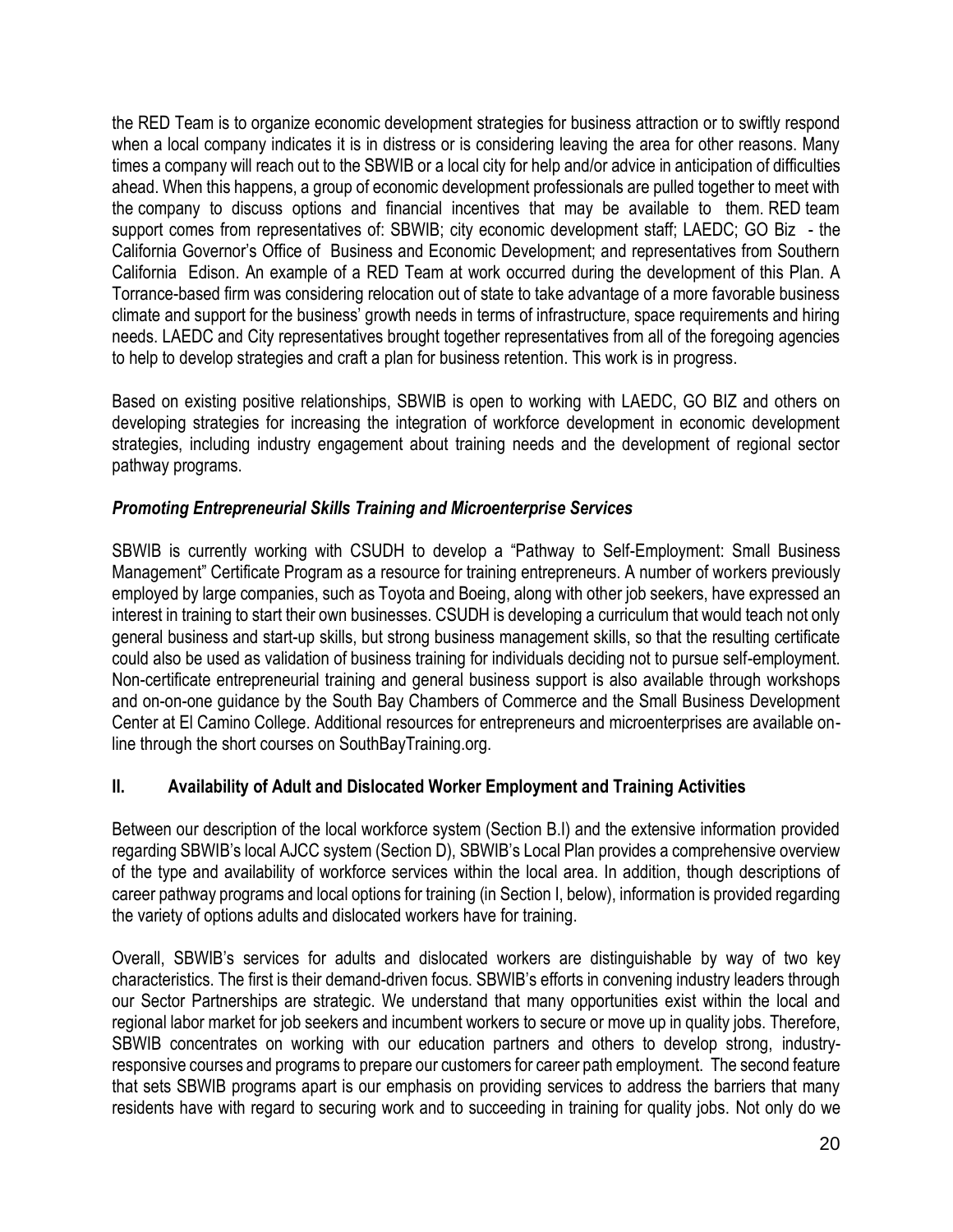work directly with our education partners to ensure that basic skills and English language training are accessible to bridge education and leaning gaps, but (as earlier described), SBWIB offers a wide range of unique interventions to make work experience and vocational training available to the re-entry population, TANF clients, persons with disabilities, homeless individuals and veterans.

# **III. Coordination of Rapid Response Activities**

SBWIB has developed an effective rapid response program, which, over the last two decades has assisted tens of thousands of workers displaced from hundreds of companies that ceased operations or experienced significant reductions in their workforce. Typically triggered by receipt of a WARN notice about an impending event of worker dislocation, SBWIB's Rapid Response Coordinator initiates contact with business, labor and employee representatives to determine the type and extent of services needed, which may include: information on and assistance in filing for Unemployment Insurance benefits; career counseling: resume development workshops; interview workshops; job search and job placement assistance; financial planning workshops, including mortgage assistance for homeowners; information on managing transition of health benefits and retirement accounts; specialized services for veterans; and other one-stop services.

Over the last several years, SBWIB has adapted our approach to the delivery of rapid response services to one that is proactive rather than merely reactive. With this evolution, the SBWIB's focus is on layoff aversion and business retention. We actively seek to identify businesses in distress and, as described, our staff works with local and regional RED team partners to provide assistance with training, cost reduction, financing and other services that will enable success and help avert closure or layoff. In addition to following the policy framework and procedures laid-out in EDD Directive 16-04 concerning "Rapid Response and Layoff Aversion Activities," SBWIB works closely with each of the cities represented by our joint powers agreement. To identify businesses in need of support to sustain or expand operations.

# **IV. Youth Workforce Development Activities**

SBWIB has a long history of success utilizing "All Youth One System" as a framework to address the significant barriers facing youth. This system promotes coordination with education, community, public and industry partners for implementation of services for all young people needing assistance. All Youth One System has been awarded the "Architect of Change – Innovation in Customer Service Award" by DOL and the National Association of State Workforce Agencies and was designated as a best practice. The System has been adopted by 70% of all boards in California, including the SBWIB, as a youth-centered process through which community partnerships can:

- Ensure a full range of services and opportunities for all youth;
- Leverage local resources;
- Coordinate services among schools, public programs and community organizations; and
- Provide on-going leadership and support for change, quality and continuous improvement.

From our 4 AJCCs and 2 Teen Centers, SBWIB provides the full range of WIOA services for in-school and out-of-school youth. As described in Section B.2, special initiatives, funded by both WIOA and non-WIOA resources, include the following: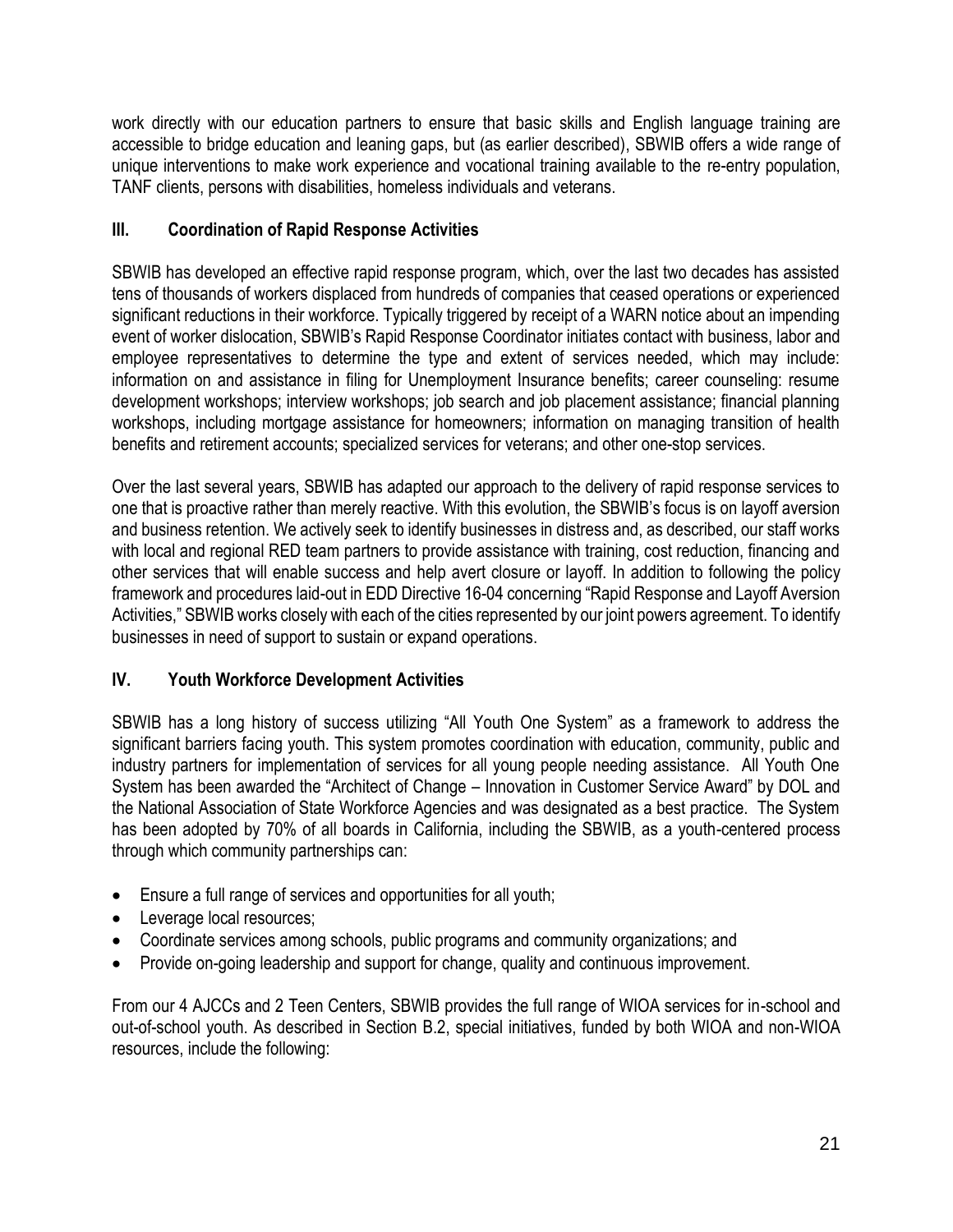Fit for Gold Tutoring & Fitness Academy was established by the SBWIB in response to declining student test scores and the alarming increase in cardio vascular disease and diabetes among children due to a lack of exercise and poor nutrition. Fit for Gold is designed to help youth (8-18 years of age) improve nutrition and physical fitness; improve academic performance; develop citizenship and leadership skills; develop basic workplace competencies; and increase career awareness. The project includes an infrastructure of twentyfour after-school programs throughout area serving more than 1,500 elementary and middle school students annually. It also leverages workforce, education and community resources to provide an integrated service delivery system that assists students in attaining a 98% high school graduation rate and a 93% college enrollment rate.

Bridge to Work (BtW): The overall goal of BtW is to transition vulnerable youth, 14-24 years of age, from school to careers and from tenuous life circumstances into economic self-sufficiency. BtW employment and training services are targeted to assist school dropouts, foster youth, juvenile offenders, homeless and runaway youth and gang-involved youth. The program serves more than 200 youth annually through extensive referral linkages with L.A. County Probation, Hawthorne and Inglewood Police Departments, L.A. County Children and Family Services and Centinela Youth Services Restorative Justice Center. South Bay One-Stop Business & Career Centers Youth Services implements the program in Inglewood, Hawthorne, Lawndale, Gardena, Carson, and Torrance leveraging resources and integrating services. BtW provides integrated academic enrichment and job training services connected to an extensive network of work-based learning opportunities.

Teen Centers: The SBWIB has operated Teen Centers for more than eight years in collaboration with education and community partners. The Teen Centers provides positive alternatives to delinquent behavior by offering after-school academic and enrichment services to an average of 40 teens, ages 14-18, daily. The need for and benefits of after-school programs is well-documented. "Invest in Kids", a bipartisan anticrime organization led by police chiefs, sheriffs, prosecutors, victims of violence and leaders of police officer associations has found through a series of studies that violent juvenile crime is most likely to occur between 3 pm and 6 pm and that youth are more likely to engage in risky behaviors - smoke, drink, or do drugs during these hours. A variety of program evaluations suggest that participation in after-school programs can lead to increased engagement in learning, social skills development, decreased deviancy and other positive outcomes, especially for struggling students.

Community-Based Services: Community-based vocational and apprenticeship training providers include YouthBuild and Job Corps, both of which provide basic skills education and hands-on pre-apprenticeship training in construction and related manufacturing occupations. Adult Schools provide GED prep and a variety of vocational education and customized training programs. Centinela Youth Services (CYS), which operates the Everychild Restorative Justice Center, is co-located at the Inglewood AJCC and provides mediation and conflict resolution services, including an evidence-based Victim Offender mediation program soon to be listed on the National Registry of Evidence-Based Programs and Practices. CYS also refers adjudicated and preadjudicated juvenile offenders to the One-Stop centers for employment and training services and, in turn, connects participants referred by the One-Stop to in-kind County-approved mental health, substance abuse and counseling services.

Strategic Approaches to Serving Youth with Disabilities: The SBWIB is working in partnership with the Department of Rehabilitation to provide training to staff as well as joining a monthly partners meeting where programs and resources are discussed for individuals with disabilities. The SBWIB also works closely with the Workability program to leverage funds and provide career awareness and paid work experience for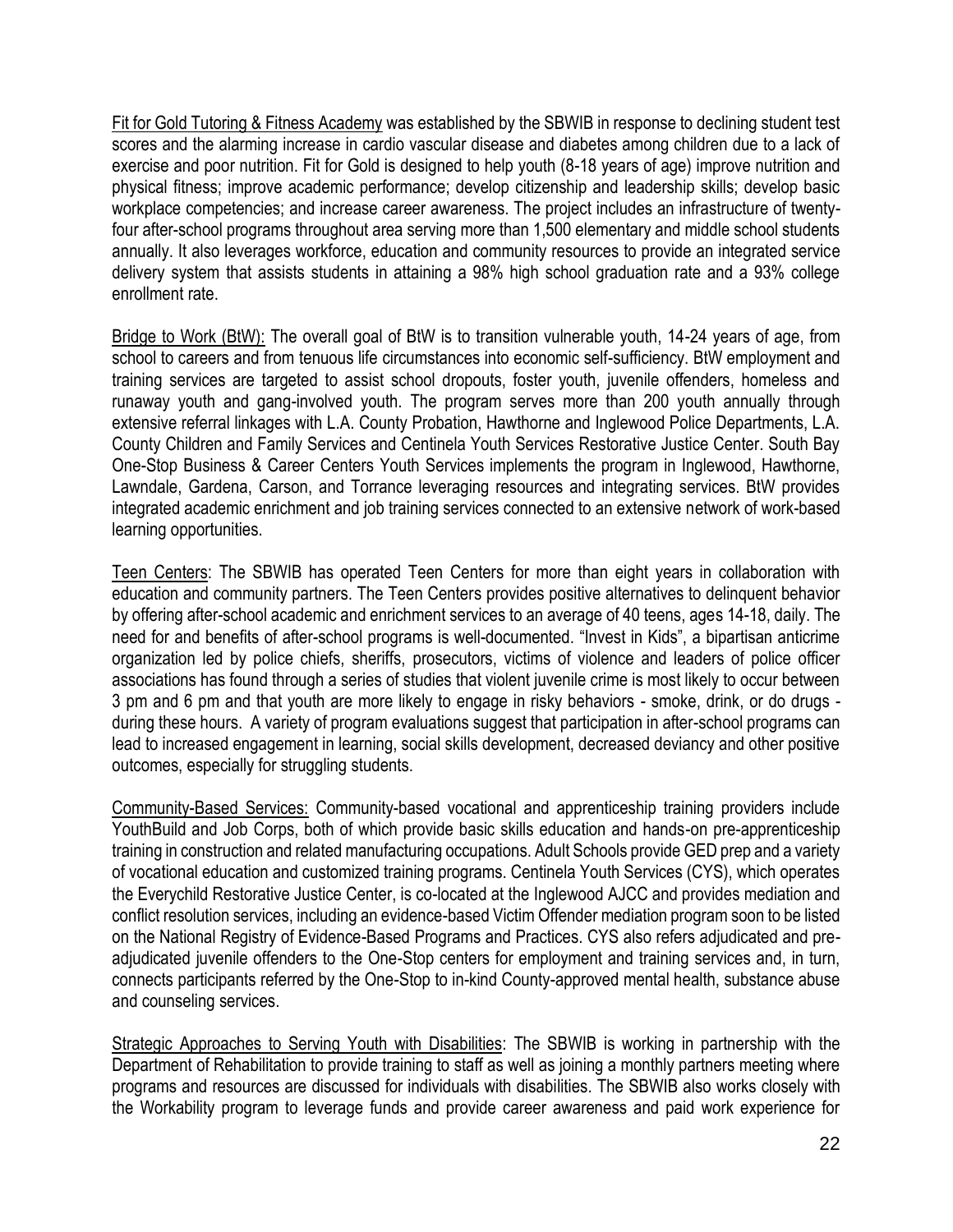individuals with disabilities in high school and those transitioning after high school. In addition, SBWIB has partnered with the Friendship Circle to provide staff with the training needed to work with individuals with disabilities. Through the partnership, Friendship Circle youth who have expressed a desire to work receive opportunities for paid work experience related to their career pathway or as coaches in support of programs working with individuals with disabilities.

# **V. Coordination of Workforce and Education Services**

Throughout the Plan, there are many references to programs and services that have been developed in partnership between SBWIB and CSU Dominguez Hills, El Camino College and local K-12 education agencies, along with the adult schools they operate. El Camino College and the various school districts represent the WIOA core programs and MOUs with these agencies are in place that describe approaches that the SBWIB and education providers will take to seek alignment and avoid duplication. In particular, they describe processes for cross referrals and opportunities for co-enrollment, co-case management and to track outcomes for WIOA participants enrolled in training. The historically close alignment between SBWIB and our education partners has been made even stronger by the development of consortia at both the adult education and community college levels. In addition, more than two years ago, SBWIB, along with other WDBs and the community colleges in Los Angeles County formed a committee to work toward alignment of sector strategies, career pathway programs, data management, industry engagement and more. The work of this committee is on-going and will continue to be a resource for coordinating strategies and services with our education counterparts.

Working with our education partners, coordination and collaboration are achieved around a variety of initiatives, including the following:

Developing Career Pathway Programs: Many of the sector-focused programs that SBWIB has developed include strong roles for both the school system and El Camino College. Regular dialog and planning with education agencies, including their participation in SBWIB's Sector Partnership committees, facilitates development of efficient and business-responsive curricula. SBWIB initiated the Los Angeles Basin RPU's coordinated effort to develop a Healthcare Case Coordination Program under Slingshot.

Establishing Earn and Learn Models: The Bridge to Manufacturing, business-based academies and Fit for Gold have all been developed in collaboration with local education partners.

Adopting Strategies for Better Results: With school districts paying a portion of the salary, SBWIB has added a school liaison position to promote strong recruitment, communication and follow-up efforts for WIOA and SBWIB's special project programs.

# **VI. Coordination of Support Services**

As a primary resource for participant support, SBWIB relies on relationships with core and other mandated one-stop partners. Supportive services available through these programs (based on individual eligibility), include, but are not limited to, transportation, childcare, healthcare, uniforms and work-related clothing, tools, assistive technology and materials for individuals with disabilities, temporary shelter, and counseling. MOUs with local partners, including agreements on resource sharing, provide a framework for the coordination of support services among partners. Community-based partners provide a variety of support services. St. Margaret's provides emergency food and shelter, as does Faithful Central Church, US Vets and Volunteers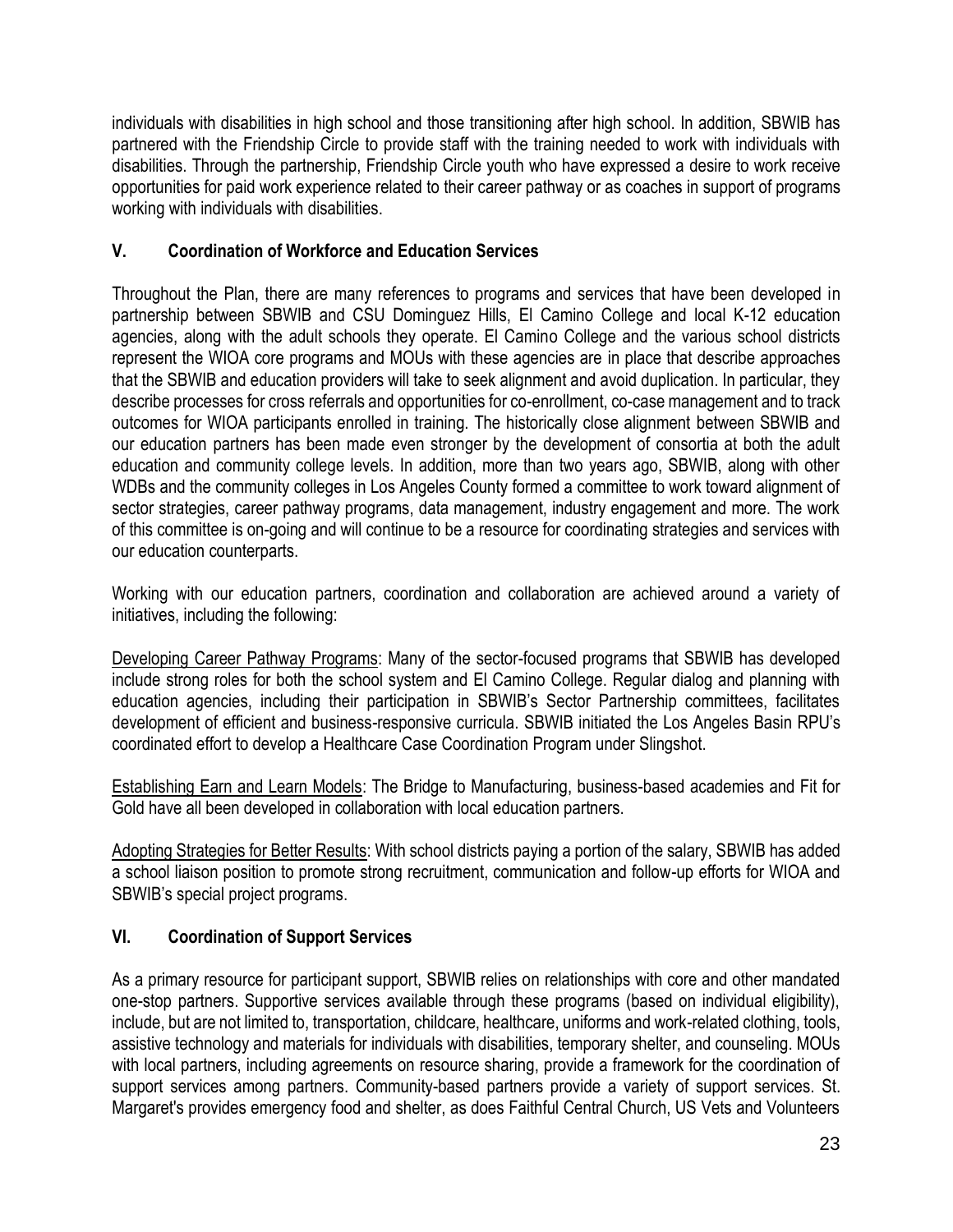of America; Dress for Success outfits job seekers in business attire; and Crystal Stairs offers low cost child care. SBWIB is also aware that participants in classroom training and other services that last more than a few weeks will have significant needs to enable their participation in and completion of training and other services. The need for support services and a precise plan to assemble and deploy them on the participant's behalf are outlined in an individual employment plan. Because the need for transportation services is ubiquitous, SBWIB works with LA Metro, local bus lines, and public agencies and programs to arrange for discounted and free services to get participants to training and services.

# **VII. Coordination of WIOA and the One-Stop System with Wagner-Peyser**

Through a strong working relationship with EDD at the AJCCs and at the policy level, SBWIB ensures that Wagner-Peyser and WIOA services are well coordinated and that they are used to supplement (rather than duplicate) one another in providing services to job seekers. Coordination between these core programs is outlined in the MOU between SBWIB and EDD. Furthermore, in terms of service delivery, all AJCC partners utilize universal registration forms, CalJOBs and a common cross-referral process, ensuring consistency in capturing basic customer information, recording that information and matching job seekers to resources that will meet their needs. To promote on-going success in collaboration, regularly scheduled staff meetings and cross training sessions are conducted on behalf of all partners. Co-case management with EDD services, including those funded by Wagner-Peyser, helps support system coordination. This occurs between the onestops and the EDD-managed programs/services: Youth Employment Opportunity Program; DVOPs & LVERS; and Trade Adjustment Assistance. The programs also work together on job development activities; shared job recruitments; coordinated job fairs; co-facilitated workshops; employer outreach; and marketing on-the job training, paid work experience agreements, customized training options, state bonding programs and work opportunity tax credit and other incentive programs.

### **VIII. Coordination of WIOA Title I Activities with Adult Education and Literacy Activities under WIOA Title II**

In November 2016, the California Department of Education (CDE) released its Program Year 2017–18 Workforce Innovation and Opportunity Act Title II Adult Education and Family Literacy Act Request for Applications (RFA). Under this solicitation, responses are due in two phases. General responses are due on February 10, 2017 and supplementary responses are due on May 15, 2017. The second due date provides the opportunity for applications to be compared to state-approved Local Workforce Plans. The RFA indicates that, from May 17 through 30, 2017, LWDBs will review WIOA, Title II grant applications for consistency with LWDB plans. The CDE will provide each LWDB the grant applications from eligible providers within the Local Workforce Development Area. SBWIB will assemble a committee to review applications to ensure that they are aligned with the goals of our Local Plan with regard to: 1) English Language; 2) Adult Basic Education; and 3) Adult Secondary Education (high school diplomas or equivalency). The CDE will consider the recommendations of the LWDBs in making the grant award determinations.

SBWIB is committed to effective coordination with local WIOA Title II programs. The WDB's priorities with regard to Title II programs are aligned with those embedded in the State and Regional Workforce Plans. The board seeks to ensure that sufficient resources are available to meet the basic skills and English language skills training required for local job seekers to be able to participate in and successfully complete the occupational skills training and employment preparation services they need to qualify for employment in a career path that will enable them to achieve an economic independence and a middle class lifestyle.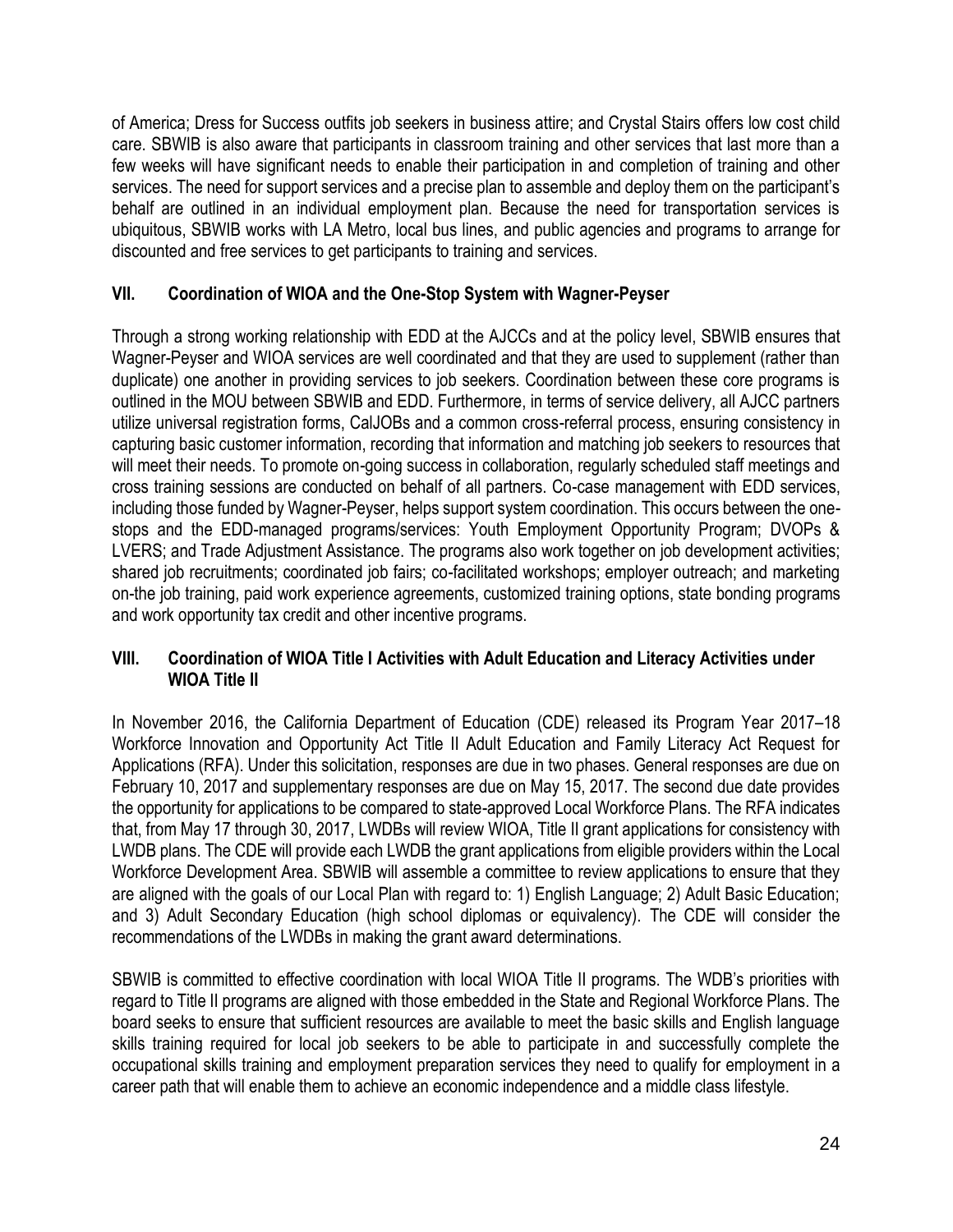# **IX. Services for Limited English Proficient Individuals**

SBWIB has strong, effective referral relationships with local education agencies that provide instruction to youth and adults in English language skills. At any given time, Centinela Valley Union High School District, Inglewood Unified School District, Redondo Beach Unified School District, Southern California ROC, Torrance Unified School District and Los Angeles Unified School District offer dozens of English-as-a-Second Language (ESL) courses for learners at various levels of proficiency. AJCC staff indicate that, as referrals are made from the centers to the ESL providers, students are normally able to register for the next available start date, although there are sometimes waiting lists. Another drawback for many of the classes offered by our public education partners is that their programs run on a semester or trimester schedule.

SBWIB recognizes that many residents of the South Bay need to improve their English proficiency to be eligible for employment opportunities that will provide to a middle class income. The Los Angeles Basin Regional Plan states that the workforce system must work closely with education and community partners to devise effective strategies to recruit and serve English language learners, who represent a vital and necessary resource for the regional economy. Among recommendations made by the Regional Plan are making improvements in access to English language training and exploring alternative training methods. At the local level, SBWIB can support these efforts by working with education and community partners to explore alternatives, such as online learning, operating more classes at community-based settings, such as the AJCCs, contextualizing English skills within vocational training, and increasing work-based language skills training, among other strategies.

# **F. Grants and Grant Administration**

As described below, SBWIB administers WIOA grant funds within the local area in compliance with the requirements of the statute and applicable federal regulations.

# **I. Entity Responsible for Disbursal of Grant Funds**

The SBWIB operates under bylaws adopted on July 20, 2000. Pursuant to the bylaws, on December 12, 2012, an amendment was made, under which, the City of Inglewood was selected as the Administrative Entity and Chief Local Elected Official (CLEO) for the South Bay Workforce Investment Area. Under an agreement with the CLEO, the South Bay Workforce Investment Board, Inc. (SBWIB, Inc.) acts as the Designated Administrator on behalf of the City of Inglewood and is the recipient of Workforce Innovation and Opportunity Act (WIOA) grant funds. SBWIB, Inc. provides administration and oversight of state and federallyfunded job training and employment service programs, including WIOA, for the South Bay Workforce Development Area. SBWIB, Inc. for responsible for disbursal of grant funds described in WIOA Section 107(d)(12)(B)(i)(III).

# **II. Process for Awarding the Sub-Grants and Contracts**

In accordance with WIOA Sec. 184(a)(3)(A) and 2 CFR 200, the SBWIB uses a competitive procurement and award process for all sub-grants and contracts.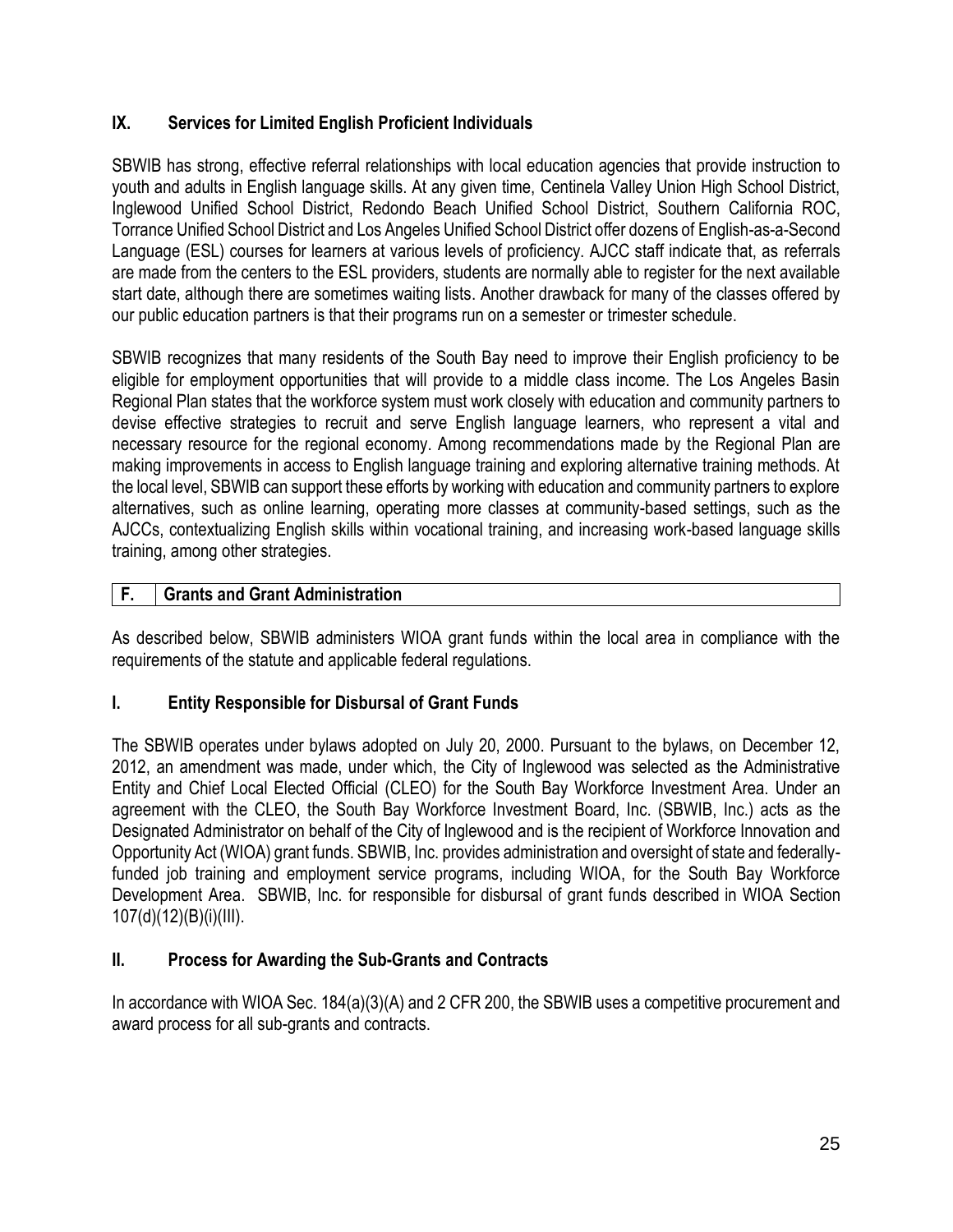Method: This method is used where one or more sources and offers are submitted using either a fixed price or cost-reimbursement type contract award. Competitive proposals are specifically sought and used when factors other than price are important in the selection decision.

Process: The Request for Proposal (RFP) process includes the scope of work, applicant eligibility requirements, the method for scoring the proposals, the deadline for receipt of proposals and the dispute process. A public notification of the solicitation, with instructions on where to obtain the RFP, is made available. A bidders' conference is held to allow interested parties to gain a complete and clear understanding of the RFP and to submit questions. Each proposal is reviewed and evaluated as to the merits under provisions of the RFP. Proposal review includes a cost analysis. A review committee scores proposals and makes a recommendation to the Board as to which proposal(s) best meets the stated requirements/objectives of the RFP. Upon notification of award to the successful bidder(s), a notice of intent to award is issued, followed by contract development and execution. If only one proposal is received and that proposal does not achieve a passing score or is otherwise deemed non-responsive, a noncompetitive or sole source process may be used.

### **G. Information Pertaining to Performance Goals**

Following are the performance goals negotiated with between SBWIB and EDD's Workforce Service Division leadership on behalf of the Governor and the SBWIB's chief elected officials. The negotiated indicators of performance are:

### *Adult, Dislocated Worker, and Youth Program Goals*

- The percentage of program participants who are in unsubsidized employment during the second quarter after exit from the program (for Title I Youth, the indicator is participants in education, or training activities or employment in the 2nd quarter after exit).
- The percentage of program participants who are in unsubsidized employment during the fourth quarter after exit from the program (for Title I Youth, the indicator is participants in education, or training activities or employment in the 4th quarter after exit).
- The percentage of program participants who attain a recognized postsecondary credential, or a secondary school diploma or its recognized equivalent, during participation in or within 1 year after exit from the program.

| PY 2016-17 Performance Goals                                        |               |                                     |                 |                                                               |
|---------------------------------------------------------------------|---------------|-------------------------------------|-----------------|---------------------------------------------------------------|
|                                                                     | <b>Adults</b> | <b>Dislocated</b><br><b>Workers</b> | Youth           |                                                               |
| <b>Employment Rate 2nd Quarter After</b><br>Exit                    | 65.0%         | 68.0%                               | 62.4%           | <b>Employment or Placement</b><br>Rate 2nd Quarter After Exit |
| <b>Employment Rate 4th Quarter After</b><br>Exit                    | 62.5%         | 66.5%                               | 64.2%           | <b>Employment or Placement</b><br>Rate 4th Quarter After Exit |
| <b>Median Earnings 2nd Quarter After</b><br><b>Exit</b>             | \$4,957       | \$7,308                             | <b>BASELINE</b> | <b>Median Earnings</b>                                        |
| <b>Credential Attainment within 4</b><br><b>Quarters After Exit</b> | 52.9%         | 60.0%                               | 54.7%           | Credential Attainment within 4<br><b>Quarters After Exit</b>  |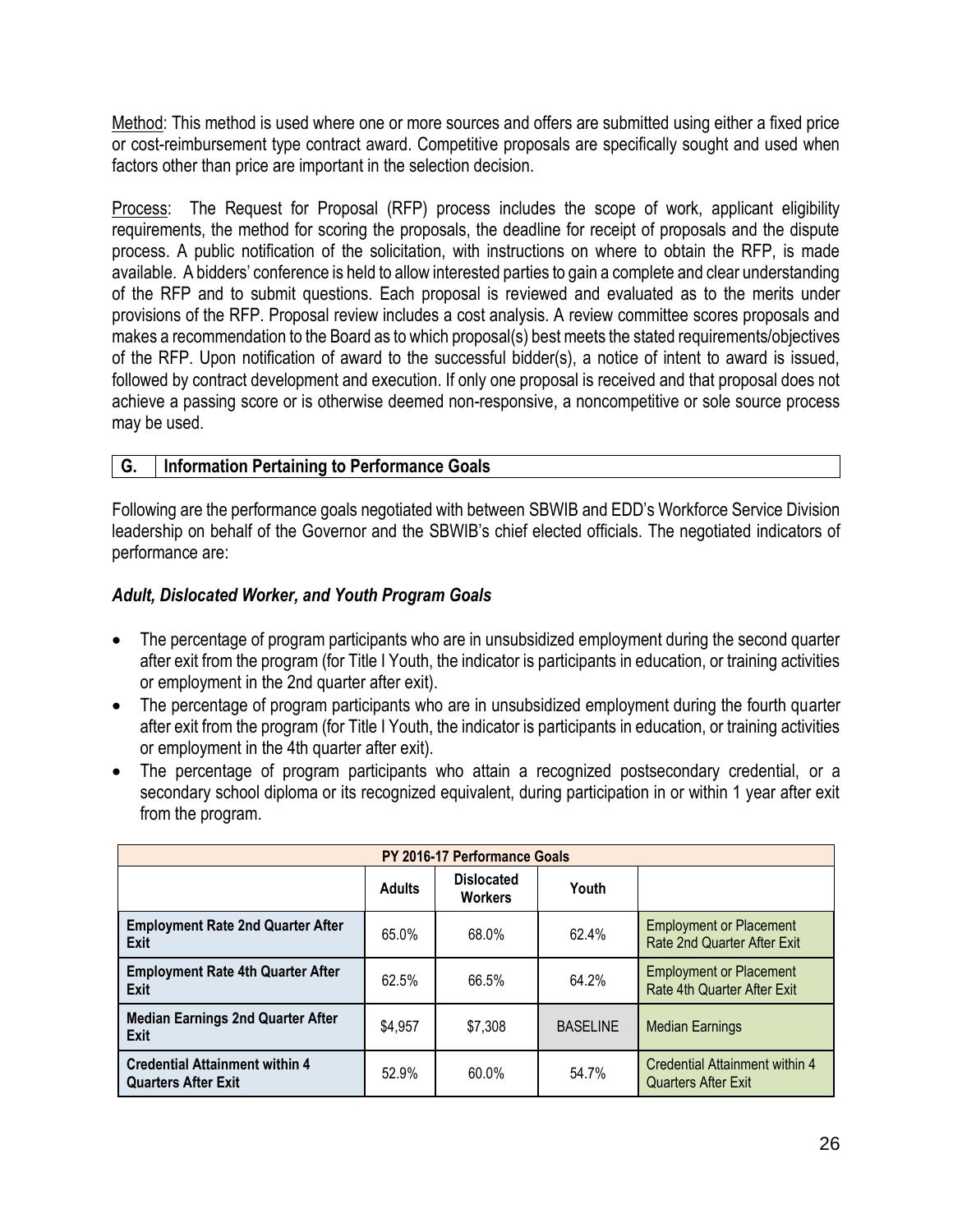| PY 2017-18 Performance Goals                                        |               |                                     |                 |                                                                      |
|---------------------------------------------------------------------|---------------|-------------------------------------|-----------------|----------------------------------------------------------------------|
|                                                                     | <b>Adults</b> | <b>Dislocated</b><br><b>Workers</b> | Youth           |                                                                      |
| <b>Employment Rate 2nd Quarter After</b><br>Exit                    | 68.0%         | 71.0%                               | 65.4%           | <b>Employment or Placement</b><br><b>Rate 2nd Quarter After Exit</b> |
| <b>Employment Rate 4th Quarter After</b><br>Exit                    | 65.5%         | 69.5%                               | 67.2%           | <b>Employment or Placement</b><br><b>Rate 4th Quarter After Exit</b> |
| <b>Median Earnings 2nd Quarter After</b><br><b>Exit</b>             | \$5,157       | \$7,523                             | <b>BASELINE</b> | <b>Median Earnings</b>                                               |
| <b>Credential Attainment within 4</b><br><b>Quarters After Exit</b> | 55.9%         | 63.0%                               | 57.7%           | <b>Credential Attainment within</b><br><b>4 Quarters After Exit</b>  |

### *Goals Exclusive to Adult and Dislocated Worker Programs*

- The median earnings of program participants who are in unsubsidized employment during the second quarter after exit from the program.
- The median earnings indicator was proposed for Title I Youth in the state plan, but due to insufficient data for use in the adjustment model, it was determined that Youth median earnings to be a "baseline" indicator.

The goals are applicable to fiscal years 2016-17 and 2017-18. SBWIB has successfully negotiated and accepted the PY16-17 WIOA Statewide Performance Standards. These same standards have also been accepted by the other six boards in the Los Angeles Basin RPU. SBWIB understands that performance levels for PY17-18 may be revisited prior to the start of that program year.

#### **H. Information Pertaining to Federal High Performance Criteria**

In addition to assessing the effectiveness and ensuring the continuous improvement of the AJCC system (as discussed in response to item D.I), SBWIB will meet state guidelines associated with existing state policies dealing with WIOA Adult Program priority of services and MOUs.

#### **I. Compliance with State-Issued AJCC Policies**

SBWIB has taken action to comply with the state-issued AJCC policies specified in the following directives:

- WSD15-14 [WIOA Adult Program Priority of Service](http://www.edd.ca.gov/jobs_and_training/pubs/wsd15-14.pdf)
- WSD15-12 [WIOA Phase I Memorandums of Understanding](http://www.edd.ca.gov/jobs_and_training/pubs/wsd15-12.pdf)
- WSD16-09 [WIOA Phase II Memorandums of Understanding](http://www.edd.ca.gov/Jobs_and_Training/pubs/wsdd-151.pdf)

Details on SBWIB's approach to ensuring compliance are described below.

#### *Compliance with WIOA Adult Program Priority of Service*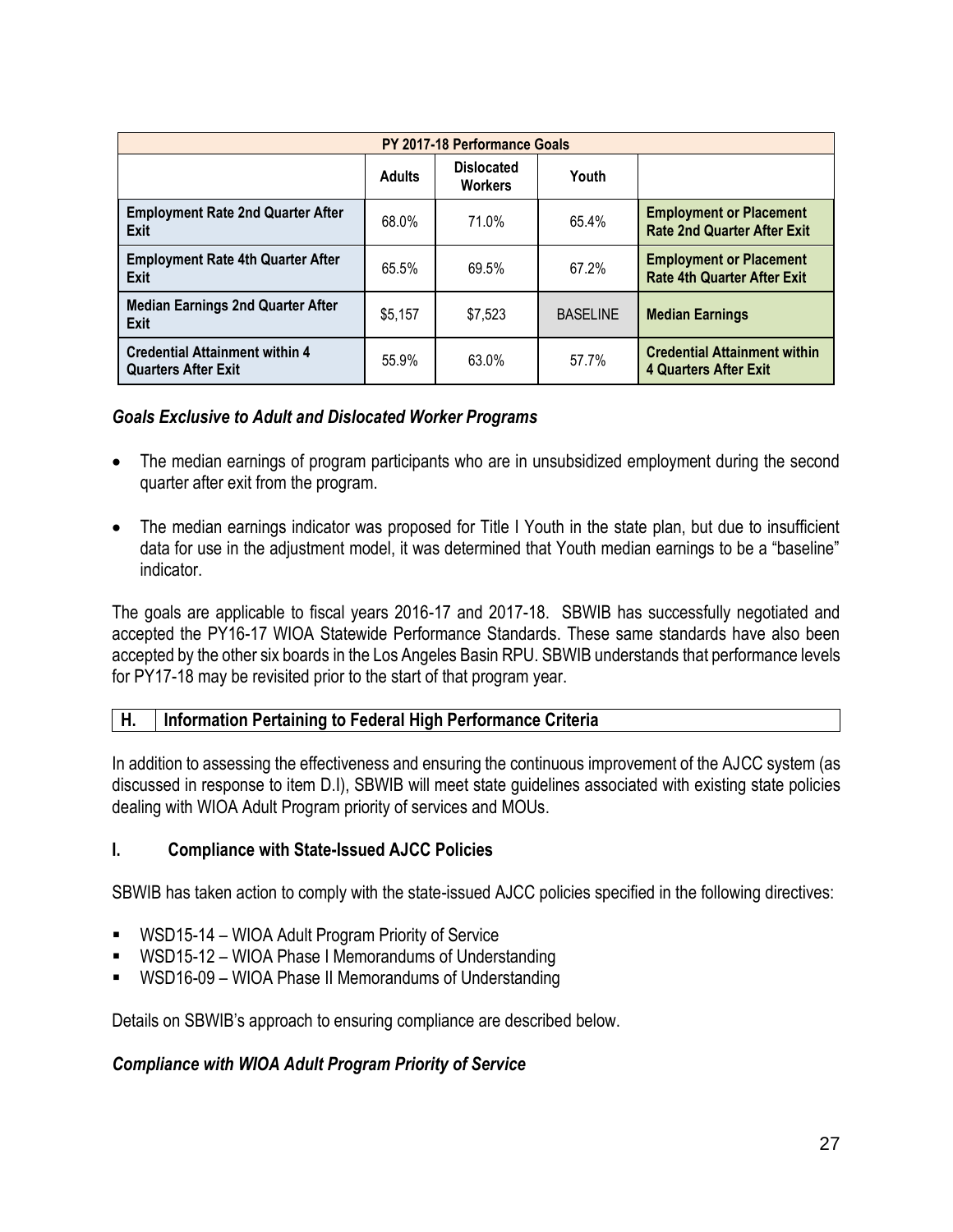SBWIB maintains compliance with Adult WIOA Program Priority of Service mandates expressed by federal and state guidance (TEGL 10-09 and WSD 15-14) by adopting, and implementing corresponding policies and procedures at the local level. Furthermore, we ensure knowledge of procedures permeates our service delivery system by providing training to all one-stop staff, partners and contractors.

With respect to individualized career services and training services funded under the WIOA Adult Program, SBWIB ensures that priority access is provided in the following order:

- 1. Veterans and eligible spouses who are also recipients of public assistance, other low income individuals, or individuals who are basic skills deficient.
- 3. Individuals who are the recipient of public assistance, other low income individuals, or individuals who are basic skills deficient.
- 3. Veterans and eligible spouses who are not included in WIOA's priority groups.
- 4. Other individuals not included in WIOA's priority groups.

In addition, local area MOUs (as described in Section D) acknowledge these Priority of Services requirements and include provisions concerning the commitment by each partner to ensure compliance with the *Americans with Disabilities Act of 1990* and its amendments, in order to provide equal access to all customers with disabilities..

Additional information is provided under Item L-III (below) regarding processes utilized in SBWIB programs to ensure compliance with WIOA Adult Program Priority of Service requirements.

#### *Compliance with WIOA Memorandums of Understanding – Phase I*

State Directive on this topic (WSD15-14) indicated that Phase I MOUs were to address service coordination and collaboration among the AJCC partners. These MOUs were to be completed by June 30, 2016. SBWIB complied with this requirement and MOUs are included as Exhibit 3 to this Plan.

#### *Compliance with WIOA Memorandums of Understanding - Phase II*

Phase II of the MOU development process is intended to address methods for sustaining the unified system described in Phase I through the use of resource sharing and joint infrastructure cost funding. SBWIB and partner representatives are currently in negotiation on this matter. Phase II MOUs will be completed prior to July 1, 2017, in compliance with WSD 16-09.

#### **I. Information on Training Activities**

Customers using SBWIB's AJCCs come to the system with a variety of work experience, backgrounds and skill levels. The team at the centers, which includes both WIOA-funded staff and representatives of partner agencies, is prepared to assist customers in accessing the resources and services they need to secure employment. In many cases, this will include training. Early on in their experience at the AJCC, customers participate in an orientation process through which they become familiar with the many training options available, from various work-based learning opportunities to hundreds of courses listed on I-TRAIN and group-size classes providing instruction for a particular occupation or industry.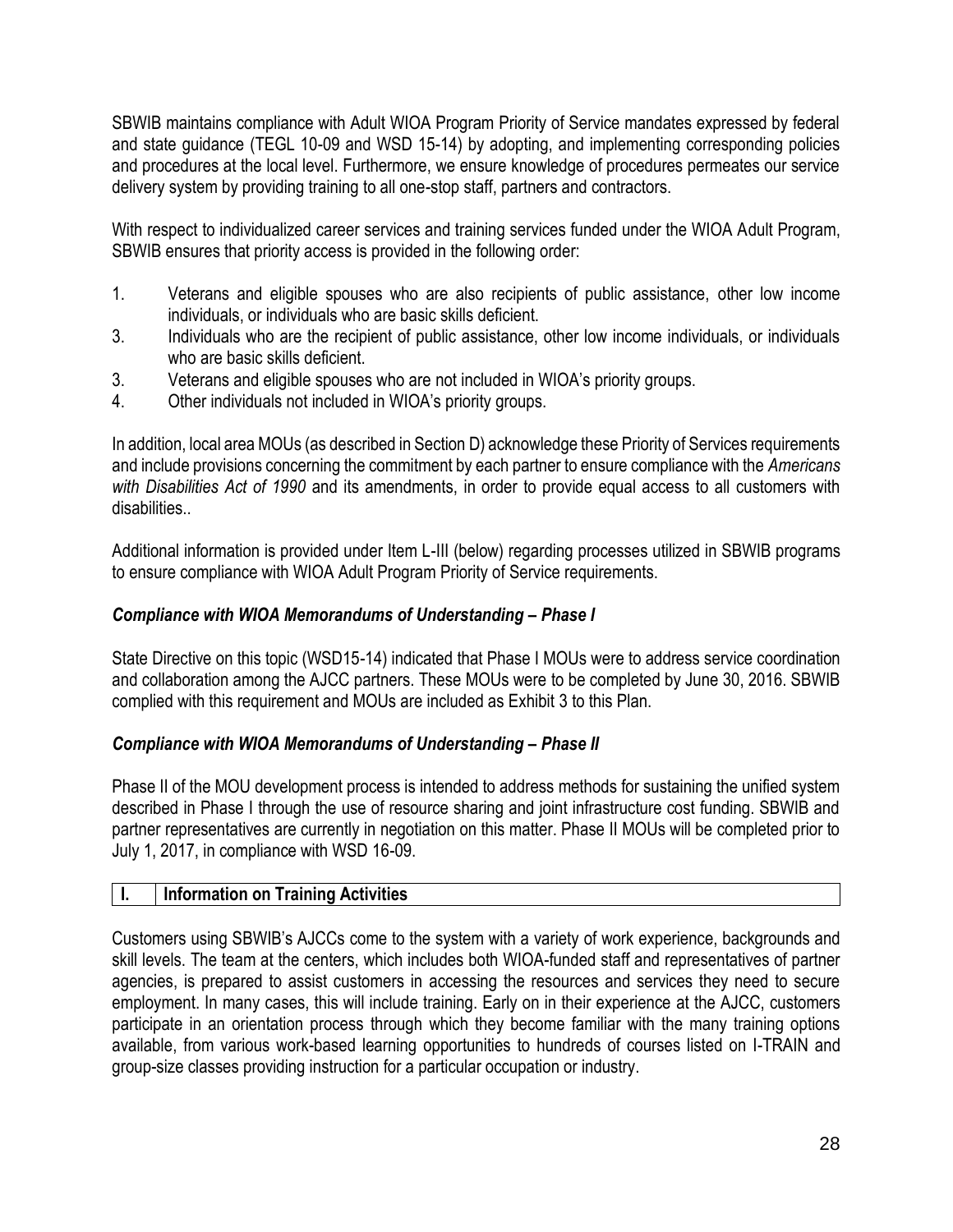The following information demonstrates the ways in which SBWIB effectively utilizes both individual training accounts (ITAs) and cohort training on behalf of job seekers using our system. In addition, this summary describes the process that ensures informed customer choice precedes enrollment into either training modality.

# *Provision of ITA Training*

The availability of training is incorporated into orientation and information sessions at all South Bay One-Stop Business & Career Centers/AJCCs. Following these sessions, individuals interested in individualized services are assessed with regard to basic skills levels, interests and aptitudes. Assessments are part of the information used by Case Managers to assist job seekers in developing employment and/or training goals. If a customer is interested in training, research is assigned. The customer must use the I-TRAIN system to identify approved training courses and review labor market information (LMI) using ONET. The job seeker must complete an LMI Survey, interview industry professionals, complete a training questionnaire, and prepare an education/training profile. The goal of the assigned research is for customers to determine the requirements of the job, how the occupation fares with regard to current and projected demand and how well aligned the occupations appear to be to their interests and goals. Case Managers will review the research results with customers and will help them review options.

### *Enrolling Job Seekers in Cohort Contract Training Programs*

While ITA's and use of the roster of courses on I-TRAIN remain the primary methods for enrolling job seekers in training, SBWIB will fund group size, cohort training when there is a particular reason to do so. Typically, a community college or other training provider will offer a class (or series of classes) to meet a hiring need for a business or as part of a specialized training initiative. An example of the later is the "Bridge to Manufacturing" program, through which a group of 50 students (4 cohorts) were enrolled by the AJCC in a Machine Tool and Welding courses at El Camino College. Students in the program also participate in an internship, where they received hands-on training and experience as a Welder or Machine Tool Operator. Those completing the course earn an industry-recognized certificate.

#### *Ensuring Customer Choice in Training Selection*

By design, the SBWIB's process for participants' selection of training options from the I-TRAIN system promotes customer choice. As described, prior to being able to take advantage of an ITA, customers are required to conduct research about the labor market, the availability of jobs and schools that offer courses or programs related to their career interests. With support from experienced career counselors, job seekers needing to address skill gaps select providers that offer the training that is best suited for that purpose. Choice is based on factors including content, results (former students' success in training-related employment), training schedule, start date, proximity and cost.

For participants electing to enroll in cohort training, customer choice may not appear quite as clear as it does with ITA. When SBWIB sponsors a particular class, both the WIB and the training provider promote the class publicly to potential students, emphasizing its features and benefits, including employment opportunities available to those completing the training. To ensure that customers expressing interest in a cohort training opportunity make an informed choice, staff uses the orientation process to ensure that each participant understands the full range of services and training that is available through the AJCCs and partner agencies. Only after this orientation can customers be enrolled in a cohort training program.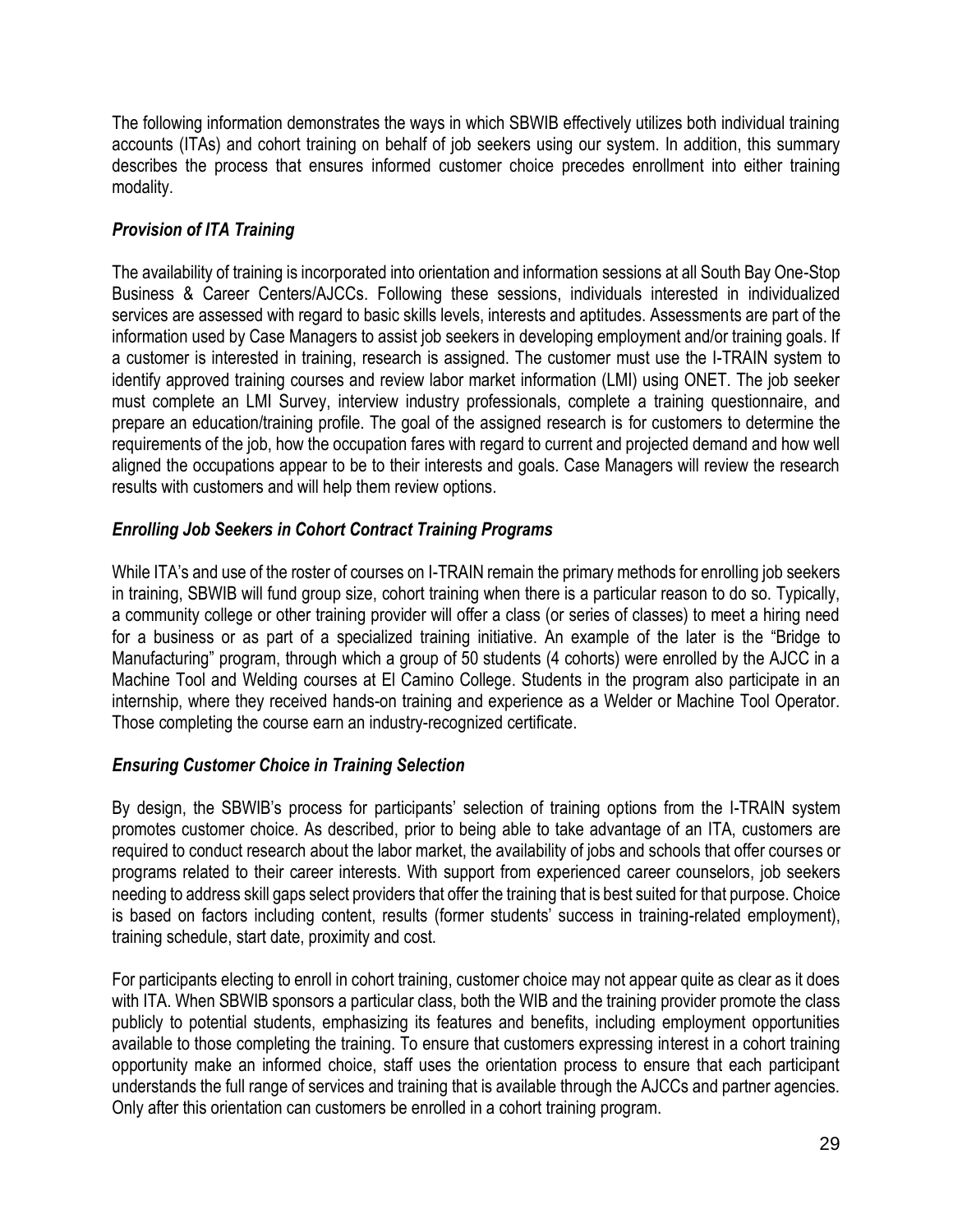#### **J. Transparency, Accessibility and Inclusiveness**

SBWIB has provided multiple distinct opportunities for partners, stakeholders and members of the public to participate in planning and provide input on the Local Plan.

#### *Involvement of Partners in the Planning*

Regional Planning Stakeholder Forums: Knowing that each Local Plan is part of the Los Angeles Basin Regional Plan and recognizing that stakeholder contributions to the regional planning process would benefit the larger system, SBWIB chose to use regional stakeholder forums as a primary means for gathering input during the planning process. The local WDBs within the RPU organized a series of 19 forums addressing five broad topics tied to the issues posed by the regional and local planning guidance. The sessions crossconvened various stakeholder groups (CBOs, educators, organized labor, business, and elected officials), resulting in highly informative dialog and a productive exchange of ideas on strengthening the workforce system. SBWIB hosted a forum on two main topics: Workforce and Education Resources and System Accessibility. Information from this forum was shared with boards across the RPU and information from other forums was made available to the SBWIB. These sessions, therefore, not only informed the Regional Plan, but the various Local Plans.

Development of Memoranda of Understanding: Again, the planning process leading to the development of this Plan goes back to the enactment of WIOA and, in many ways, begins with the State and Local plans published in 2013 under WIA. In 2016, one of the major planning activities undertaken by the SBWIB was development of MOUs with core program and other one-stop partners. Coordination, system alignment, cross training, and co-enrollment/case management were among the many topics discussed as partners met and agreements were developed. The dialog between partners and SBWIB managers and staff is continuing, as all work toward developing cost agreements to support a unified system through the AJCCs. The results of the MOU planning process with all partners has contributed significantly to the content of this Local Plan.

Engagement with Industry and Businesses Leaders: SBWIB's 2013 WIA 5-Year Strategic Workforce Plan earned the board high performing WIB status, and, while that was significant, more meaningful was the sector focus that the planning process brought to the local workforce system. Over the last four years, SBWIB staff and partners have been deeply engaged in discussions with representatives of key sectors about their workforce needs. SBWIB is one of the few boards in the State to have developed and maintain sector partnerships that meet regularly to address hiring, training and other workforce needs. During intensive periods of Local Plan development (August 2016 through January 2017), each of the sector partnership groups have met at least once, and most met twice. The same applies to our unilateral apprenticeship committee, which met in August and December 2016. Partnership committee discussions are contributing to the development of sector strategies and to career pathway programs. Sector-focused dialog with business and partners is on-going and has had a significant impact on SBWIB's 2017-2020 WIOA Local Plan.

SBWIB Meetings: Substantial planning takes place under the leadership of the board. SBWIB's board is made up of an impressive slate of leaders representing business, labor, education, economic development and the community. In addition, SBWIB's Youth Council includes the leaders of multiple schools and college districts including 10 Superintendents, 1 State Trustee, 3 community college Presidents and 1 community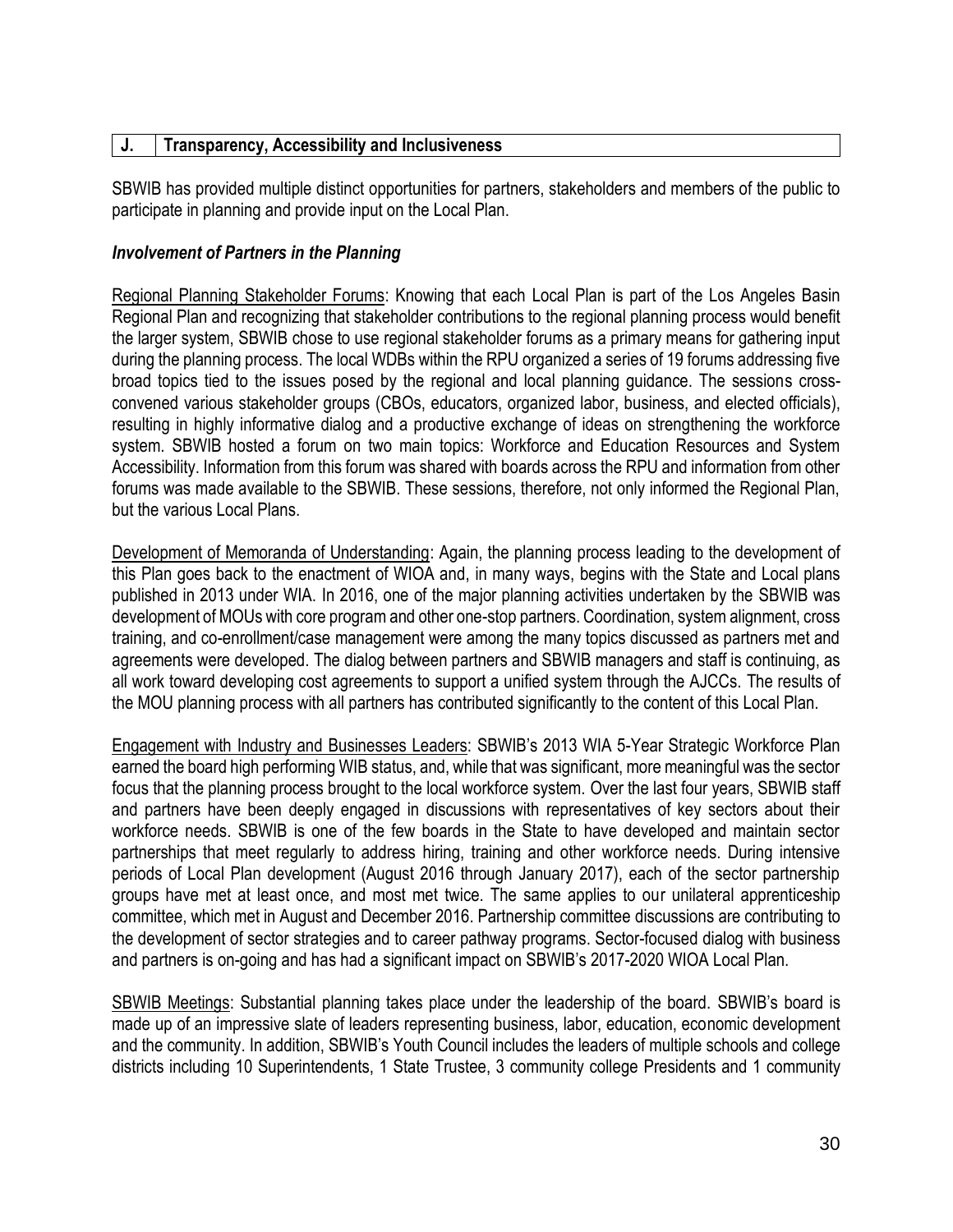college Vice President. During their meetings, board members, staff and individuals representing the public have established priorities that are embedded within the programs and services described in this plan.

#### *Public Comment and Review*

In accordance with the state and federal guidance, SBWIB opened a 30-day public comment period on February 1, 2017, which concluded on March 2, 2017. Features of the comment period promoting maximum accessibility and inclusiveness included the following:

Public Notice: A public notice announcing the availability of the Local Plan for review and comment was placed in the Daily Breeze, which targets communities in South Bay region, on January 31, 2017. The notice, which was available, both in print and on-line, and informed the public about: 1) the release of the Local Plan for comment; and the scheduling of a public meeting regarding the Plan on February 9, 2017. The notice of the Plan's availability was also made available on SBWIB's website.

Availability of Local Plan Document for Public Review: SBWIB made the Plan available through its website and in hard copy at its headquarters.

Public Meeting on Local Plan: On February 9, 2017, SBWIB hosted a Public Meeting on the Local Plan. The meeting included a summary presentation on the Plan and those in attendance were provided the opportunity to submit written comments or provide verbal testimony. The presentation also included an overview of the Los Angeles Basin Regional Plan. A copy of the presentation used to introduce the Plan is included as Attachment 5.

To ensure that the process complies with physical and programmatic accessibility requirements, the public announcement included TTD/TTY numbers, as well as a statement informing the public that SBWIBsponsored meetings are accessible to persons with disabilities and that reasonable accommodations are available when requests are made at least 72 hours prior to a meeting. Implementing policies and procedures that make certain that facilities and programs are accessible, SBWIB fully complies with Section 188 of WIOA.

A Summary of Public Comments received is included as Exhibit 7.

#### **K. Common Intake and Case Management Efforts**

The one-stop partners worked with SBWIB managers and staff to develop a common registration form that serves to capture basic information about potential customers that can be used to establish baseline needs and identify resources to address those needs. The following information provides an overview of intake, casement and co-enrollment that occurs through system collaboration at the AJCCs.

#### *Intake and Case Management*

At the initial visit to the AJCC, each customer completes a common registration form prior to accessing universal services. The form solicits basic information on employment status, potential employment barriers and customer characteristics, which is the first point of assessment of need and "priority of service" status (e.g. TANF, veteran, offender, out of school youth or long-term unemployed). Information from the common registration is recorded into SBWIB's I-TRAIN system, through which data can easily be converted and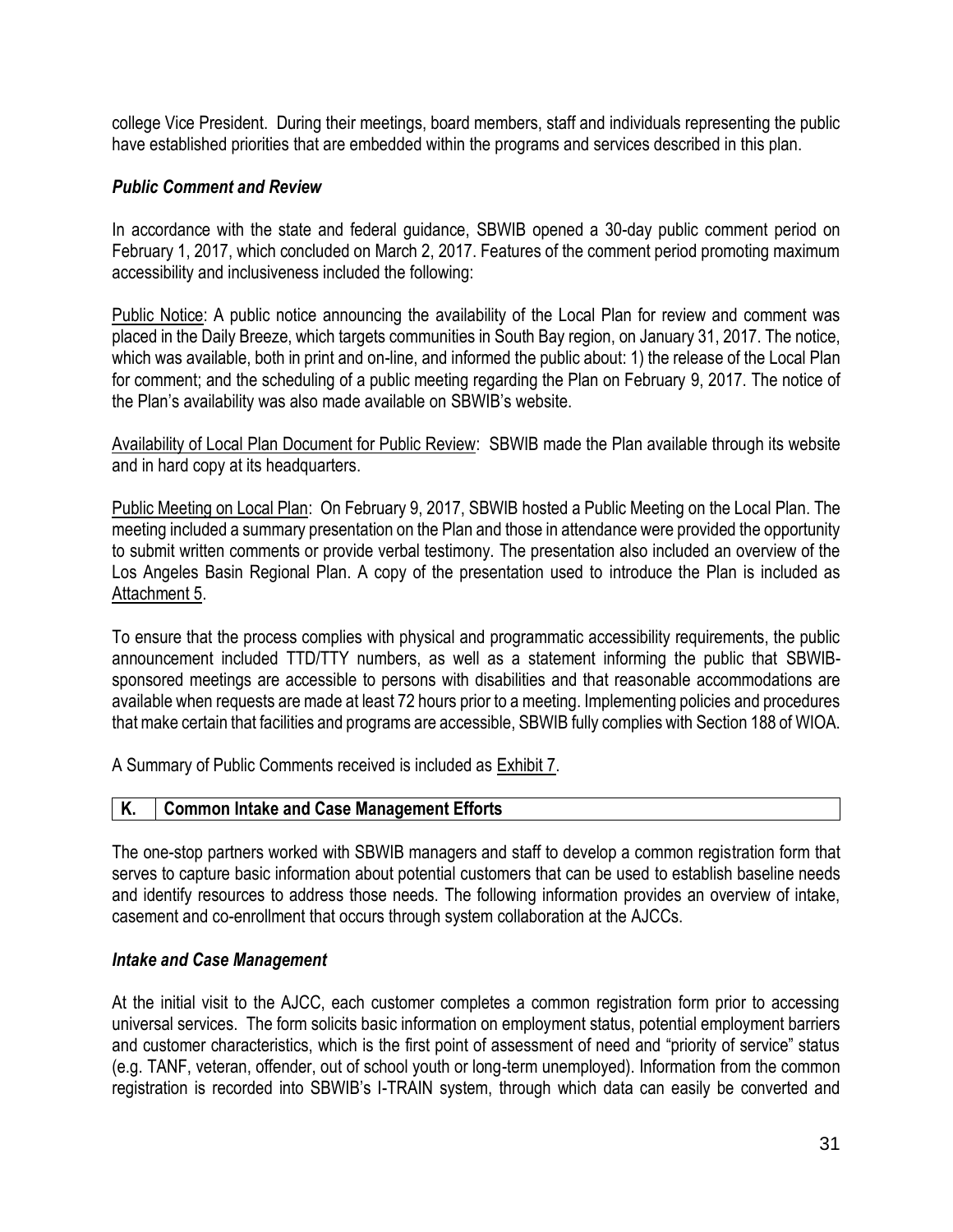transmitted into the CalJOBS system at the point of program intake/eligibility and enrollment into WIOA services or partner programs. Information from the initial intake process is used to determine not only priority status, but to identify potential service needs and providers. This is the first points at which referrals are made. For customers wanting to pursue individual WIOA career and training services, a program-specific intake is completed, along with skills and interest assessments that help to inform service plans. At this point, referrals may also be made based on additional needs that have been identified and on the features of the service plan. Co-enrollment occurs when a customer is enrolled in programs and services by two providers or funding sources. Examples includes enrollment in WIOA and TAA or TANF and WIOA. Depending on the provider, funding source and services, some customers may be co-managed in that information is shared, to the extent permissible, regarding participation, progress and outcomes.

# *Tracking of Co-enrolled Individuals*

While co-enrollment is achieved simply by two programs providing unique services to meet various needs of a customer, co-tracking is harder to achieve, as public and private providers and programs tend to use different, and often incompatible, systems. SBWIB is retooling our on-line referral process that will be accessible to core AJCC partners to facilitate co-enrollment activities. Tracking of individuals across programs will still be done by information sharing between staff, rather than data sharing within a system until common or compatible data management systems are adopted by the core programs. Negotiations regarding integrated data systems will likely occur at the state level.

# **L. Miscellaneous Information**

The following information is provided to address those items labeled within the Plan guidance as "miscellaneous."

# *I. Availability of Local Plan to Title II Program Applicants*

As indicated in response to item E.VIII, above, applicants for WIOA Title II Adult Education and Family Literacy Act funding for Program Year 2017-2018 will be submitting applications in two stages. The bulk of the application, which deals with content and the proposer's approach to delivering services is due on February, 10, 2017, while the portion that specifically addresses alignment with the Local Workforce Development Board Plan is not due until May 15, 2017. The later due date reflects a point at which Local Plans will have been submitted to and reviewed by the EDD and the California Workforce Development Board and will be available in final or near final form for review. The SBWIB will make the Local Plan available for review by WIOA Title II Program applicants and others as follows:

| February 1, 2017 | Public Comment version posted to SBWIB website                                          |
|------------------|-----------------------------------------------------------------------------------------|
| March 15, 2017   | Revised/Final version posted to SBWIB website                                           |
| August 1, 2017   | Final Version (incorporating any changes per State comments) posted to SBWIB<br>website |

# *II. Ensuring Priority of Service Requirements*

As described in Section H, SBWIB maintains and communicates policies to ensure that federal and state guidelines for WIOA priority of service are met. There are various points during the early stages of client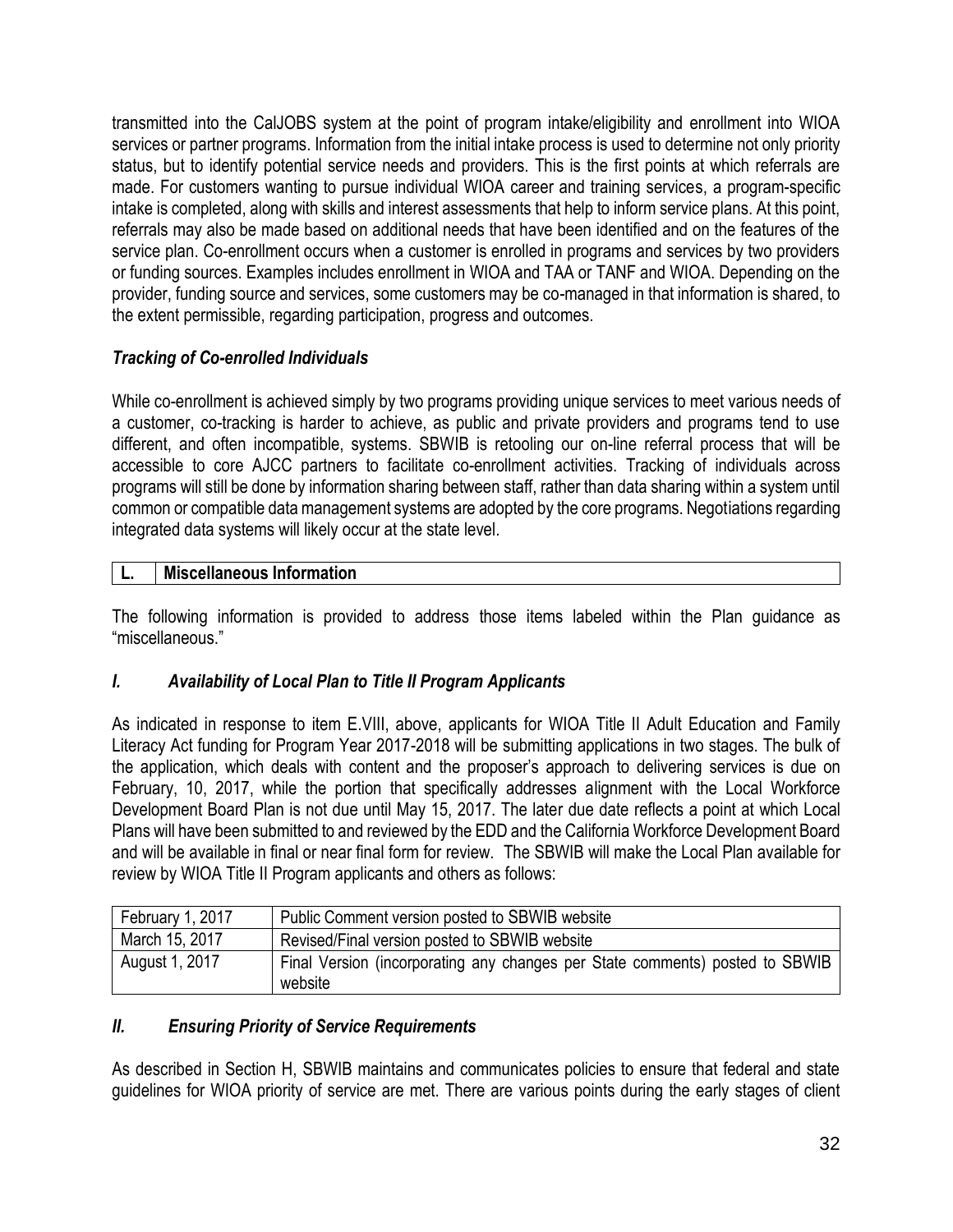interaction when applicant characteristics can be identified so that staff can execute service priority. AJCC messaging informs veterans of priority. In addition, print materials and orientations may quickly inform first time visitors of their qualifying for priority of services. Most often, staff will glean information from a common registration form that is completed prior to participation in services. Any priority of services characteristics not identified at this point will be identified as individuals complete the WIOA intake, assessment and enrollment process.

# *III. Nexus of Local Plan to the Regional Plan*

SBWIB Local Plan relies on the Los Angeles Basin RPU's Regional Plan for regional analysis of economic conditions, including information on existing and emerging in-demand industry sectors and occupations. This includes:

- A regional analysis of economic conditions, including existing and emerging in-demand industry sectors and occupations
- An analysis of the knowledge and skills needed to meet employers' needs
- An analysis of the regional workforce
- An analysis of workforce development activities

SBWIB's Local Plan has benefitted significantly from the regional planning process, led by the WDBs within the region, including activities used to gather stakeholder input. Much of the information provided within the Local Plan, from industry engagement to sector strategies and career pathways, is provided context by the Regional Plan. SBWIB has identified various regional goals that will require support from the local level and has built action on this support into our goals.

# **M. Local Board Assurances**

Included as **Exhibit 1** is the required "Local Board Assurances" form, signed by the Chair of the Workforce Development Board and Chief Local Elected Official for the SBWIB.

# **N. List of Comprehensive One-Stops and AJCC Partners in the Local Area**

Included as Exhibit 2 is a list of comprehensive one-stops and AJCC partners within the SBWIB local area.

# **O. AJCC Memorandums of Understanding (MOU)**

Included as Exhibit 3 are fully executed MOUs.

# **P. Provide the Local Area Grant Recipient Listing Using the Form Provided**

Included as **Exhibit 4** is the Grant Recipient Listing Form signed by the Chief Elected Official for the SBWIB.

# **Q. Provide a Copy of Local Board Bylaws**

Included as Exhibit 5 is a copy of the SBWIB Bylaws.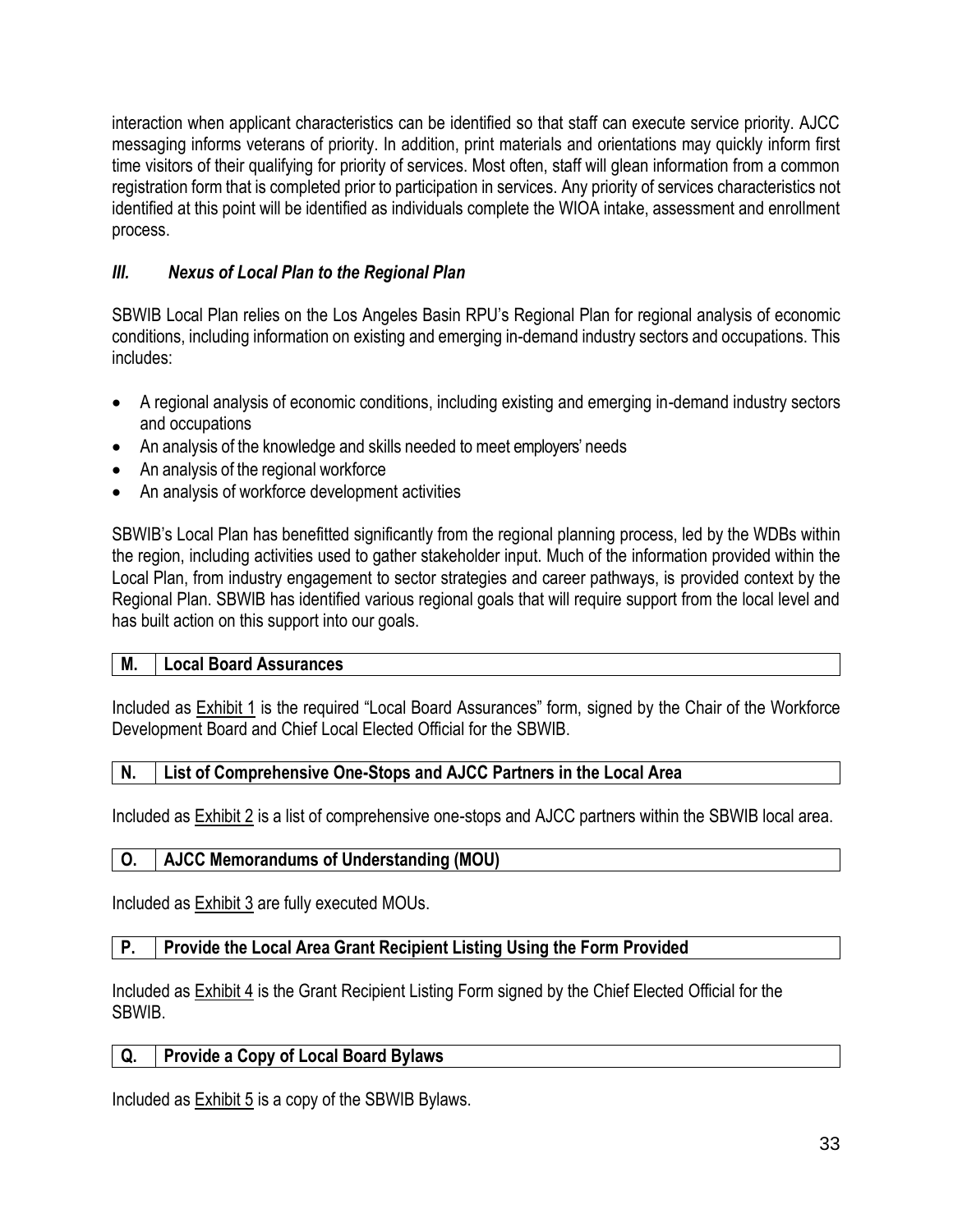### **R. Provide Program Administration Designee and Plan Signatures**

Included as Exhibit 6 is the required "Program Administration Designee and Plan Signatures" form, signed by the Chair of the Workforce Development Board and the Chief Local Elected Official for the SBWIB.

#### **S. Provide a Summary of Public comments received that disagree with the regional and local plan.**

The Summary of Public Comments form is included with this Plan as Exhibit 7*. (form to be completed at conclusion of the public comment period).*

| _ _ |
|-----|
|-----|

SBWIB's Local Plan is part of the Los Angeles Basin RPU Regional Plan and serves to implement regional goals at the local level. However, as is evident throughout the preceding narrative, SBWIB has implemented and maintains systems for management, operations and service delivery that ensure that residents and businesses within the local workforce area have access to high-quality services. Interspersed throughout this Plan are statements reflecting goals and objectives to strengthen, develop and expand certain services and functions at the local level. Additionally, there are goals expressed in the Regional Plan that will require action at the local level. Following is a summary of SBWIB's goals based on the information provided in the Local and Regional Plans.

#### *Local Area Operations and Service Delivery Goals*

- 1. Increase the marketing and visibility of career pathway programs and workforce services using social media, marketing campaigns and other virtual forums.
- 2. Advance strategies that engage small business enterprises with the workforce development system including work-based learning models, tax credits, layoff aversion and entrepreneurial services including entrepreneurial start up training for dislocated workers.
- 3. Continue to strengthen economic development initiatives using local and regional networks such as the South Bay Association Chambers of Commerce (SBACC) and South Bay City Council of Government (SBCCOG).
- 4. Work with stakeholders to identify strategies for meeting the workforce development needs of targeted populations including second chance, disconnected youth, and individuals with disabilities, ensuring these needs are addressed in career pathway programs and sector partnerships.
- 5. Convene one-stop, community and other stakeholders to plan, develop, and coordinate employability programs and services to targeted populations through braiding resources and developing specialized resources such as the jail-based AJCC.
- 6. Advance strategies to integrate registered apprenticeship and work-based learning program opportunities for adults and youth.